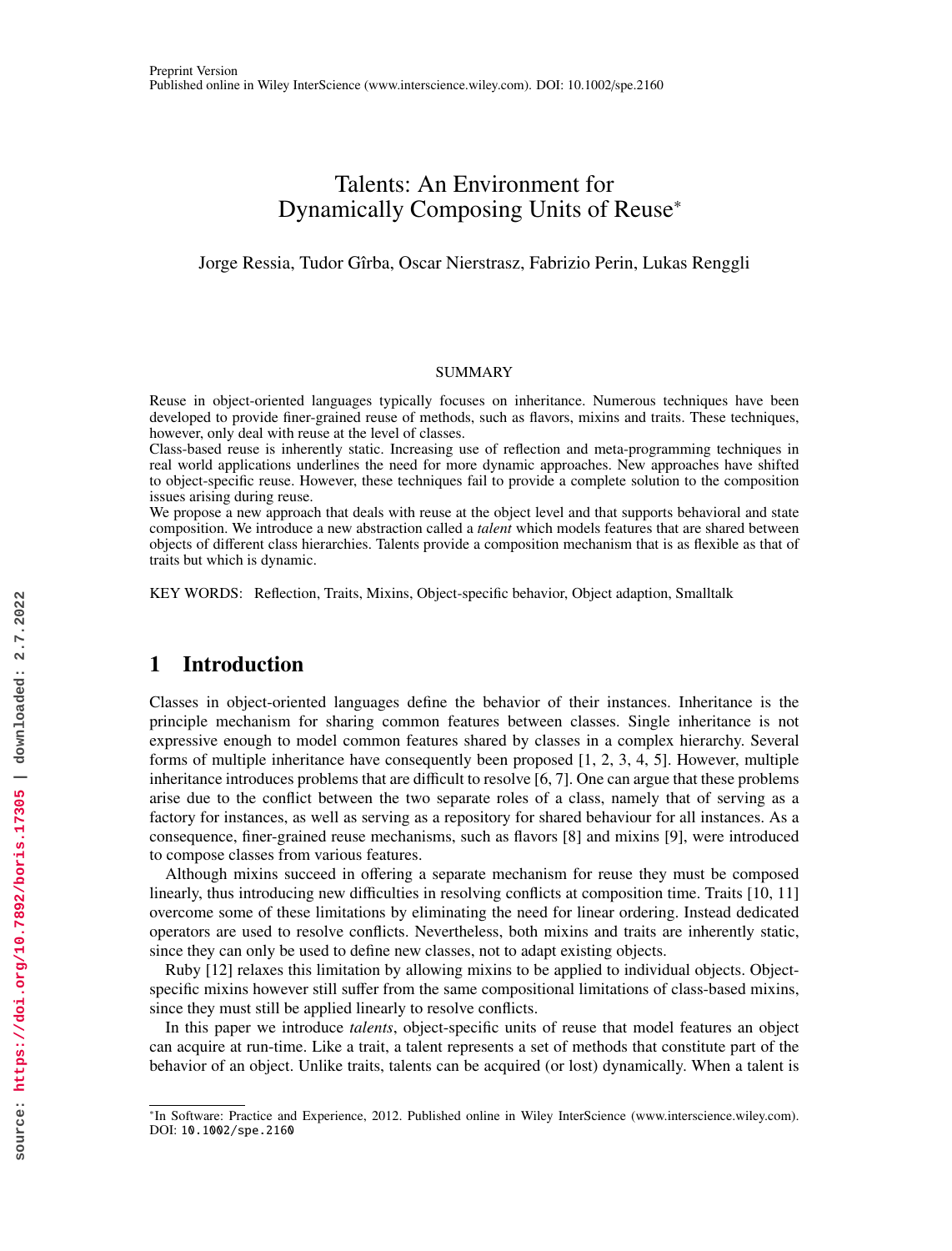applied to an object, no other instance of the object's class are affected. Talents may be composed of other talents, however, as with traits, the composition order is irrelevant. Conflicts must be explicitly resolved.

Like traits, talents can be flattened, either by incorporating the talent into an existing class, or by introducing a new class with the new methods. However, flattening is purely static and results in the loss of the dynamic description of the talent on the object. Flattening is not mandatory, on the contrary, it is just a convenience feature which shows how traits are a subset of talents.

The contributions of this paper are:

- We identify static problems associated with multiple inheritance, mixins and traits.
- We introduce *talents*, an object-specific behavior composition model that removes the limitations of static approaches.
- We describe *stateful talents*, an object-specific state composition mechanism.
- We describe a Smalltalk implementation of our approach.

Outline. In Section 2 we motivate the problem. Section 3 explains the talent approach, its composition operations and a solution to the motivating problem. In Section 4 we present the internal implementation of our solution in the context of Smalltalk. In Section 5 we discuss related work. Section 6 discusses about features of talents such as scoping and flattening. In Section 7 we present examples to illustrate the various uses of talents. Section 8 presents a dedicated user interface for managing and defining talents. Section 9 summarizes the paper and discusses future work.

## 2 Motivating Examples

In this section we analyze two examples that demonstrate the need for a dynamic reuse mechanism.

Moose is a platform for software and data analysis that provides facilities to model, query, visualize and interact with data [13, 14]. Moose represents source code in a model described by FAMIX, a language-independent meta-model [15]. The model of a given software system consists of entities representing various software artifacts such as methods (through instances of FAMIXMethod) or classes (through instances of FAMIXClass). Each type of entity offers a set of dedicated analysis actions. For example, a FAMIXClass offers the possibility of visualizing its internal structure, and a FAMIXMethod offers the ability to browse its source code. Selecting the needed features for an entity is awkward within the constraints of a fixed class hierarchy.

In a second example, we consider various kinds of streams, whose features can be combined at run time, rather than requiring that a class be created for every conceivable combination of features.

#### 2.1 Moose Meta-model

Moose can model applications written in different programming languages, including Smalltalk, Java, and C++. These models are built with the language independent FAMIX meta-model. However, each language has its own particularities which are introduced as methods in the different entities of the meta-model. There are different extensions which model these particularities for each language. For example, the Java extension adds the method isSessionBean to the FAMIXClass, while the Smalltalk extension adds the method isExtended. Smalltalk however does not support namespaces, and Java does not support class extensions. Additionally, to identify test classes Java and Smalltalk require different implementations of the method isTestClass in FAMIXClass.

Another problem with the extensions for particular languages is that the user has to deal with classes that have far more methods than the model instances actually support. Dealing with unused code reduces developer productivity and it is error prone.

A possible solution is to create subclasses for each supported language. However, there are some situations in which the model requires a combination of extensions: Moose JEE [16, 17] — a Moose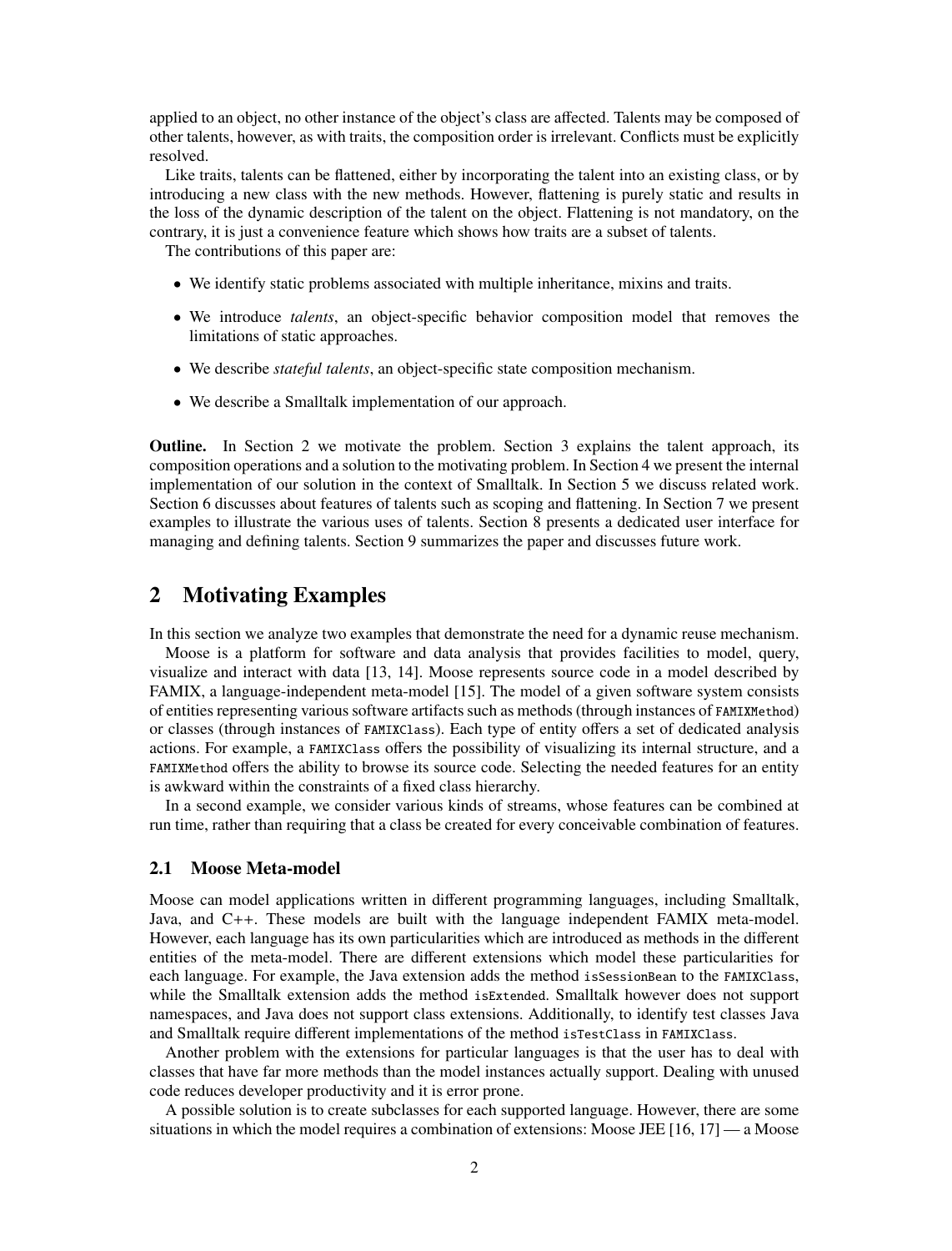extension to analyze Java Enterprise Applications (JEAs) — requires a combination of Java and Enterprise Application specific extensions. This leads to an impractical explosion of the number of subclasses. Moreover, possible combinations are hard to predict in advance.

Multiple inheritance can be used to compose the different behaviors a particular Moose entity requires. However, this approach has been demonstrated to suffer from the "diamond problem" [18, 9] (also known as "fork-join inheritance" [19]), which occurs when a class inherits from the same base class via multiple paths. When common features are defined in different paths then conflicts arise. This problem makes it difficult to handle the situation where two languages to be analyzed require the addition of a method of the same name.

Mixins address the composition problem by applying a composition order, this however might lead to fragile code and subtle bugs. Traits offer a solution that is neutral to composition order, but traits neither solve the problem of the explosion in the number of classes to be defined, nor do they address the problem of dynamically selecting the behavior. Traits are composed statically into classes before instances can benefit from them.

We need a mechanism capable of dynamically composing various behaviors for different Moose entities. We should be able to add, remove, and change methods. This new Moose entity definition should not interfere with the behavior of other entities in other models used concurrently. We would like to be able to have coexisting models of different languages, formed by Moose entities with specialized behavior.

#### 2.2 Streams

Streams are used to iterate over sequences of elements such as sequenced collections, files, and network streams. Streams offer a better way than collections to incrementally read and write a sequence of elements.

Streams may be either readable, writeable or both readable and writeable. They can also be binary or character-based. Furthermore, streams can have different backends, such as memory streams, socket streams, database streams, or file streams.

The potential combination of all these various types of streams leads to an explosion in the number of classes.

Similar solutions to the Moose meta-model problem can be provided, however they present the same shortcomings. Multiple inheritance can be used to compose the different behaviors of a particular stream. However, the diamond problem again makes it difficult to handle the situation where two streams want to add a method of the same name. Mixins address the composition problem by applying a composition order, this however might lead to fragile code and subtle bugs. Traits offer a solution that is neutral to composition order, but traits neither solve the problem of the explosion in the number of classes to be defined, nor do they address the problem of dynamically selecting the behavior. Traits are composed statically into classes before instances can benefit from them.

We need a mechanism capable of dynamically composing the right combination of streams required for each particular occasion. The key objective is to avoid an exponential increase in the number of classes which need to provide all the different combinations.

## 3 Talents in a Nutshell

In this section we present our approach. We propose composable units of behavior for objects, called *talents*. These abstractions solve the issues present in other approaches.

The Talents∗ system and the examples presented in this paper are implemented in Pharo Smalltalk† , an open-source Smalltalk [20] implementation. Readers unfamiliar with the syntax of Smalltalk might want to read the code examples aloud and interpret them as normal sentences: An

<sup>∗</sup><http://scg.unibe.ch/research/bifrost/talents>

<sup>†</sup><http://www.pharo-project.org/>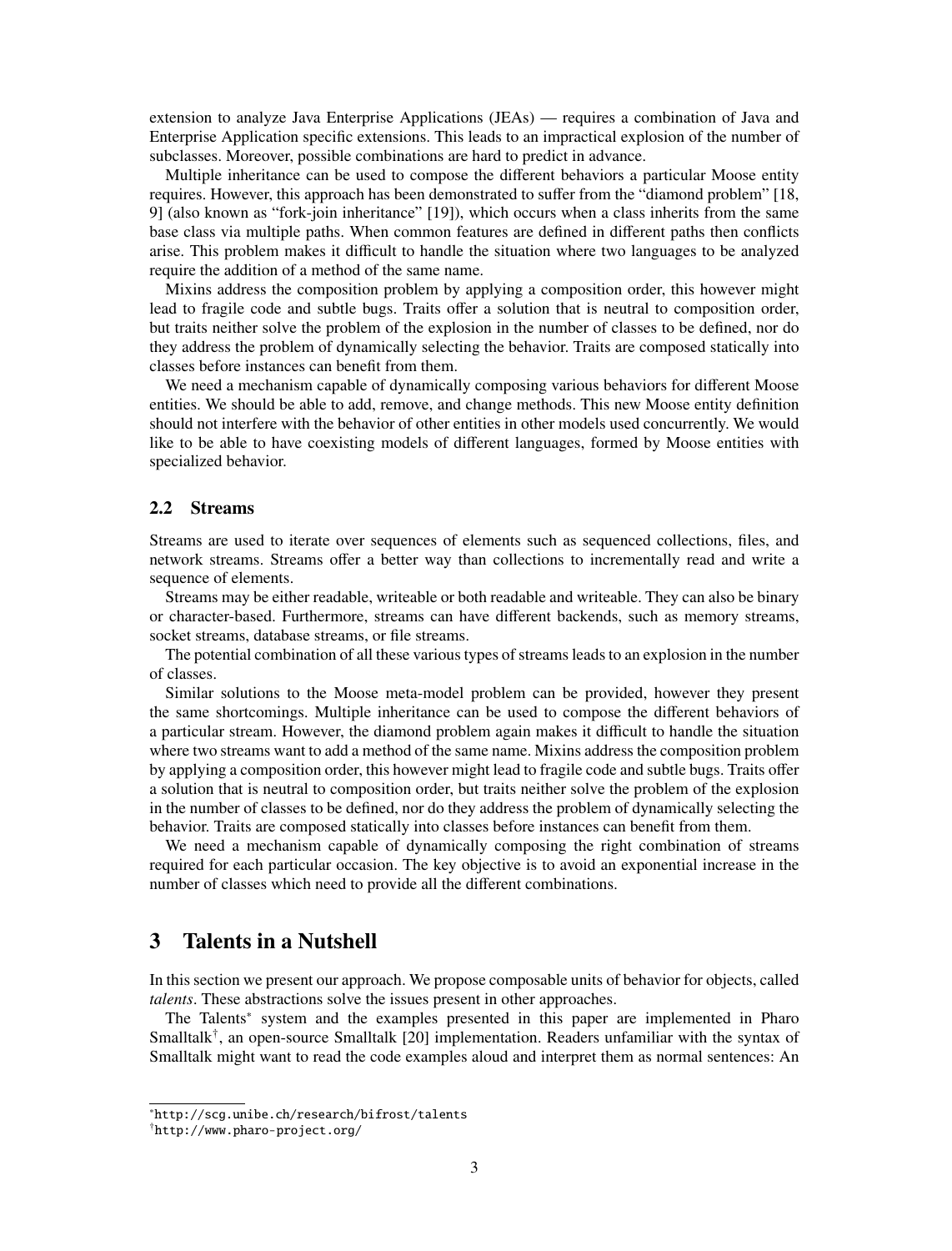invocation of a method named method:with:, using two arguments looks like: receiver method: arg1 with: arg2. Other syntactic elements of Smalltalk are: the dot to separate statements: statement1. statement2; square brackets to denote code blocks or anonymous functions: [ statements ]; and single quotes to delimit strings: 'a string'. The caret ˆ returns the result of the following expression.

#### 3.1 Defining Talents

A talent specifies a set of methods which may be added to, or removed from, the behavior of an object. Although the methods of a talent may directly access the state of an object, it is recommended to use accessor methods instead.

We will illustrate the use of talents with the Moose extension example introduced in the previous section.

A talent is an object that specifies methods that can be added to an existing object. A talent can be assigned to any object in the system to add or remove behavior.

```
1 aTalent := Talent new.
2 aTalent
3 defineMethod: #isTestClass
     4 do: 'ˆ self inheritsFromClassNamed: #TestCase'.
5 aClass := FAMIXClass new.
6 aClass acquire: aTalent.
```
We can observe that first a generic talent is instantiated and then a method is defined. The method isTestClass is used to test if a class inherits from TestCase. In lines 5–6 we can see that a FAMIX class is instantiated acquiring the previous talent. When the method acquire: is called, the object — in this case the FAMIX class — is adapted. Only this FAMIXClass instance is affected, no other instance is modified by the talent. No adaptation will be triggered if an object tries to acquire the same talent several times.

Talents can also remove methods from the object that acquires them.

```
1 aTalent := Talent new.
2 aTalent excludeMethod: #duplicatingClasses.
3 aClass := FAMIXClass new.
4 aClass acquire: aTalent.
```
In this case the existing method duplicatingClasses is removed from this particular class instance. Sending this message will now trigger the standard doesNotUnderstand: error of Smalltalk.

#### 3.2 Composing Objects from Talents

Talent composition order is irrelevant, so conflicting talent methods must be explicitly disambiguated. Contrary to traits, the talent definition of a method takes precedence if the object acquiring the talent already has the same method. This is because we want behavior that is specific to objects, and as such the object-specific behavior must take precedence over the statically defined one. Once an object is bound to a talent then it is clear that this object needs to specialize its behavior. This precedence can be overridden if it is explicitly stated during the composition by removing the definition of the methods from the talent.

In the next example we will compose a group with two talents. One expresses the fact that a Java class is in a namespace, the other that a JEE class is a test class.

```
1 javaClassTalent := Talent new.
2 javaClassTalent
3 defineMethod: #namespace
4 do: 'ˆ self container'.
5 jeeClassTalent := Talent new.
6 jeeClassTalent
     defineMethod: #isTestClass
8 do: 'ˆ self methods anySatisfy: [ :each | each isTestMethod ]'.
9 aClass := FAMIXClass new.
10 aClass acquire: javaClassTalent , jeeClassTalent.
```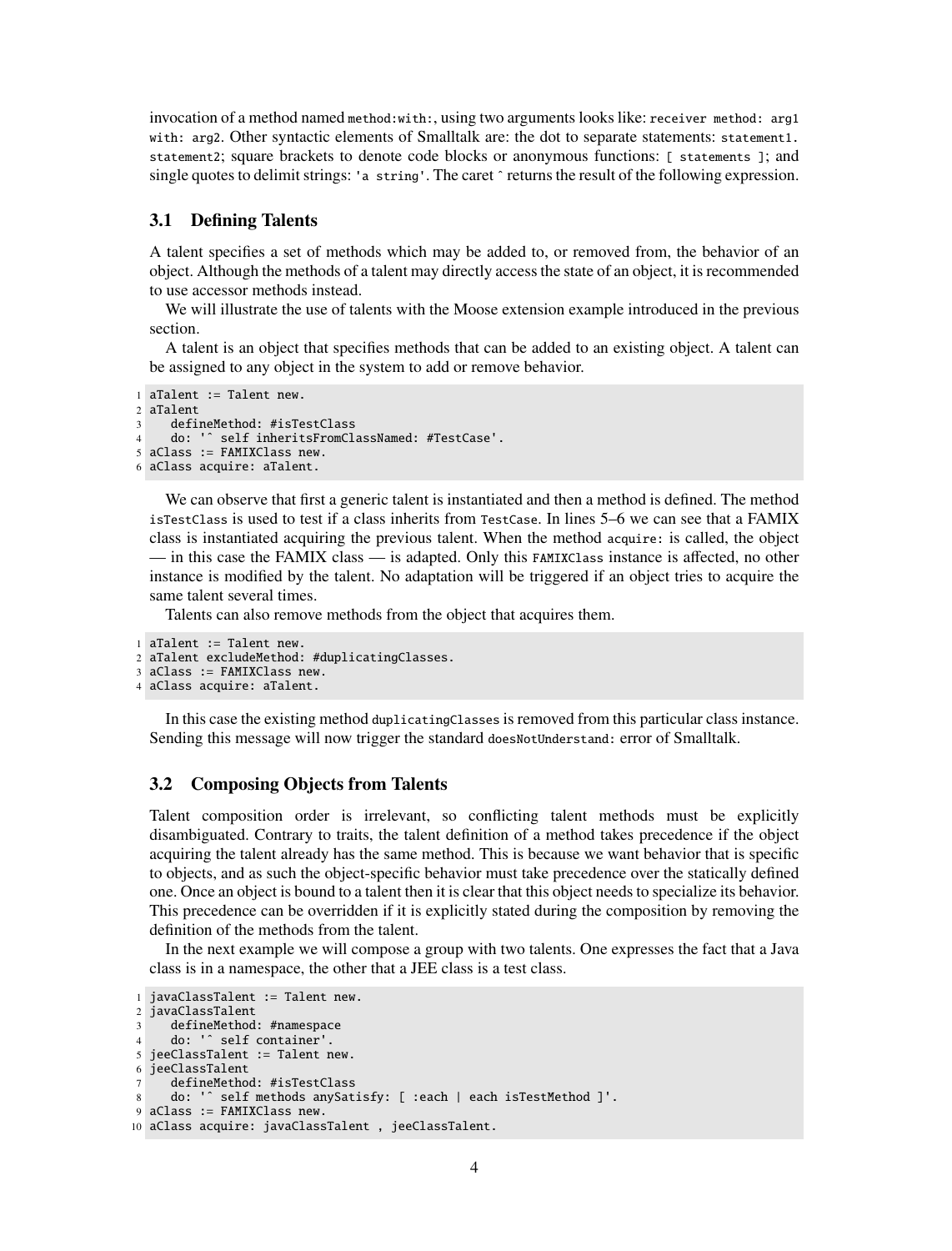In line 10 we can observe that the composition of talents is achieved by sending the comma message (,). The composed talents will allow the FAMIX class instance to dynamically reuse the behavior expressed in both talents.

#### 3.3 Conflict Resolution

A conflict arises if and only if two talents being composed provide different implementations for the same method. Conflicting talents cannot be composed, so the conflict has to be resolved to enable the composition.

To gain access to the different implementations of conflicting methods, talents support an alias operation. An alias makes a conflicting talent method available by using another name. Traits aliasing is different to renaming, both the alias and the original method are accessible. As stated by Ducasse *et al.* [11]: "Aliases allow the programmer to make a trait method available under another name, and are very useful if the original name is excluded by a conict." Due to the dynamic nature of talents aliasing is implmented as a renaming. An alias in talents is a composition of a rename followed by an exclusion of the original method.

Formally, defining an alias y for a method x in the talent T establishes an alternative name y. In particular, all references to the original name x in the used talent T are changed (*i.e.,*, they refer to the new name y).

The main disadvantage of renaming is that it violates the traits flattening property. Since talents are targeted towards dynamic state and behavior compositions and adaptation the flattening behavior is of no advantage.

Talent composition also supports exclusion, which allows one to avoid a conflict before it occurs. The composition clause allows the user to exclude methods from a talent when it is composed. This suppresses these methods and allows the composite entity to acquire the otherwise conflicting implementation provided by another talent.

We would like models originating from JEE applications to support both Java and JEE extensions. Composing these two talents however generates a conflict for the methods isTestClass for a FAMIX class entity. The next example produces a conflict on line 10 since both talents define a different implementation of the isTestClass method.

```
1 javaClassTalent := Talent new.
2 javaClassTalent
3 defineMethod: #isTestClass
4 do: 'ˆ self methods anySatisfy: [ :m | m isAnnotatedWith: #Test ]'.
5 jeeClassTalent := Talent new.
6 jeeClassTalent
     defineMethod: #isTestClass
8 do: 'ˆ self inheritsFromClassNamed: #TestCase'.
9 aClass := FAMIXClass new.
10 aClass acquire: javaClassTalent , jeeClassTalent.
```
There are different ways to resolve this situation. The first is to define aliases, like in traits, to avoid the name collision. Aliases are used to avoid collisions, rather than to resolve collisions by, say, using a priority mechanism:

```
10 aClass acquire: javaClassTalent , (jeeClassTalent @ {#isJeeTestClass -> #isTestClass}).
```
When the talent is acquired the method isJeeTestClass is installed instead of isTestClass, thus avoiding the conflict. Any other method or another talent can then make use of this aliasing.

Another option is to remove those methods that do not make sense for the specific object being adapted.

10 aClass acquire: javaClassTalent , (jeeClassTalent - #isTestClass).

By removing the definition of the JEE class talent the Java class talent method is correctly composed.

Each FAMIX extension can be defined as a set of talents, each for a single entity, *i.e.,* class, method, annotation, *etc.* For example, we have the Java class talent which models the methods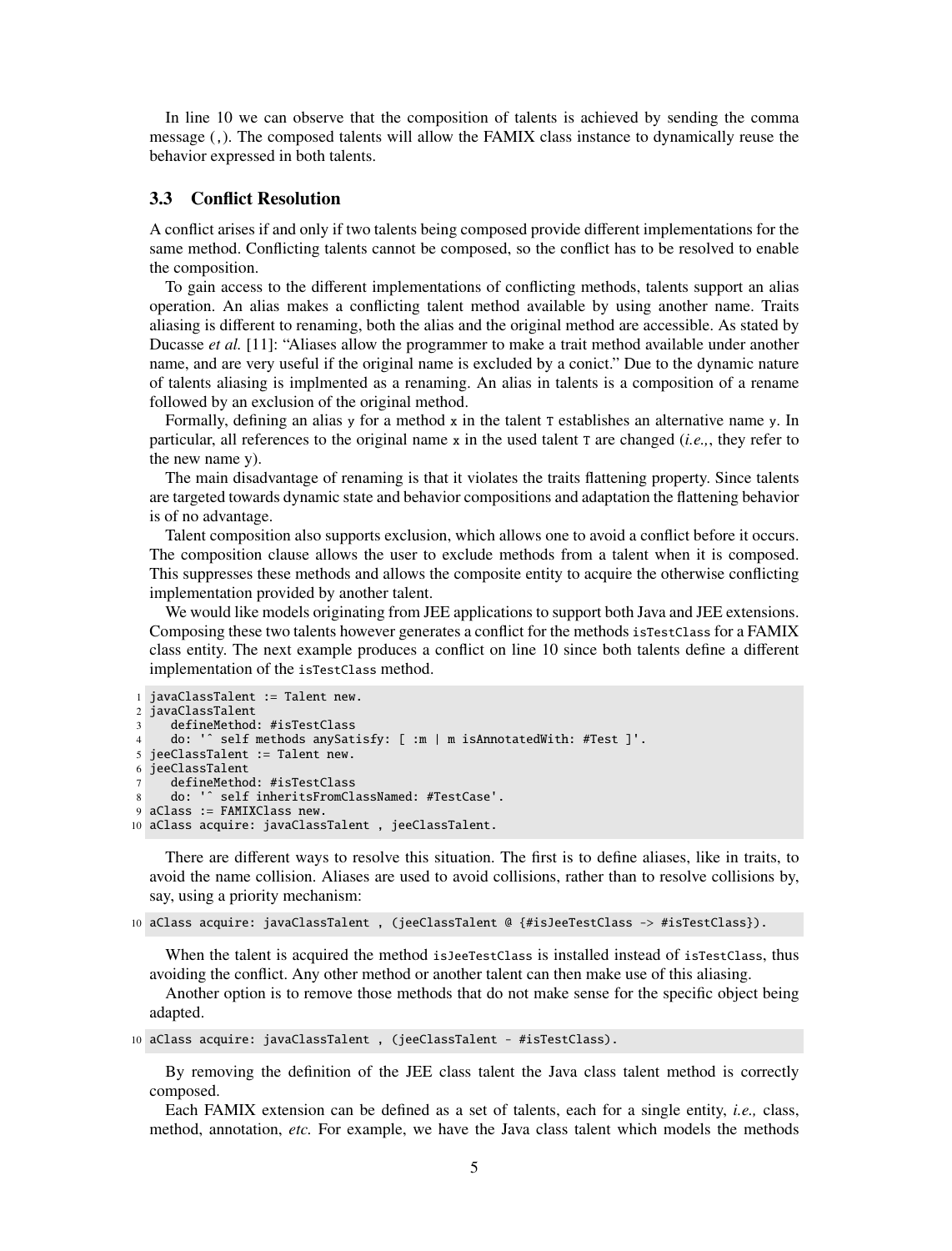required by the Java extension to FAMIX class entity. We also have a Smalltalk class talent as well as a JEE talent that model further extensions.

### 3.4 Stateful Talents

In the original traits model, state can only be accessed within stateless traits by accessors, which become required methods of the trait. As demonstrated by Bergel *et al.* [21], traits are artificially incomplete since classes that use such traits may contain significant amounts of boilerplate glue code. Talents also provide a mechanism for dynamically defining state which is similar to its static counterpart, stateful traits.

```
1 aTalent := Talent new.
```
- 2 aTalent defineState: #testClass.
- 3 aClass := FAMIXClass new.

```
4 aClass acquire: aTalent.
```
We can observe that first a generic talent is instantiated and then a state called test Class is defined. This instance variable is a boolean attribute/field used to test if a class is a test case. In lines 3–4 we can see that a FAMIX class is instantiated acquiring the previous talent. As with behavioral talents when the method acquire: is called, the object — in this case the FAMIX class — is adapted. Only this FAMIXClass instance is affected, no other instance is modified by the talent. No adaptation will be triggered if an object tries to acquire the same talent several times.

Since this state is introduced on a live object, we also provide a mechanism for managing the initialization. When no default value is provided then the new talent-defined state is set to nil, the usual default value for uninitialized attributes in regular Smalltalk code. The developer can use the state definition with default behavior to control state initialization values.

```
1 aTalent := Talent new.
2 aTalent
    defineState: #testClass
4 defaultValue: true.
5 aClass := FAMIXClass new.
6 aClass acquire: aTalent.
```
The method defineState:defaultValue: adds a state definition to a talent which when acquired by an object will have a default value. In the example the state testClass has the value true by default. To avoid sharing the default values between objects the message defineState: aSymbol providedBy: aBlock allows the user to provide a block which will dynamically defines the value of the state.

```
1 aTalent := Talent new.
2 aTalent
    3 defineState: #testClass
4 providedBy: [ :class | class name includesSubString: 'Test' ].
5 aClass := FAMIXClass new.
6 aClass acquire: aTalent.
```
In this case the newly defined state is initialized lazily based on the object. In the example the state testClass is lazily initialized with true if the class-name includes the sub-string 'Test'.

Methods defined afterwards for the talent can refer to the newly created state without the need for accessors.

```
1 aTalent := Talent new.
2 aTalent defineState: #testClass.
3 aTalent
     4 defineMethod: #isTestClass
5 do: 'ˆ testClass'.
6 aClass := FAMIXClass new.
7 aClass acquire: aTalent.
```
In lines 3–5 we can see the definition of the method isTestClass which returns the boolean value testClass state. No definition of accessors is required and talents can define methods directly accessing the state.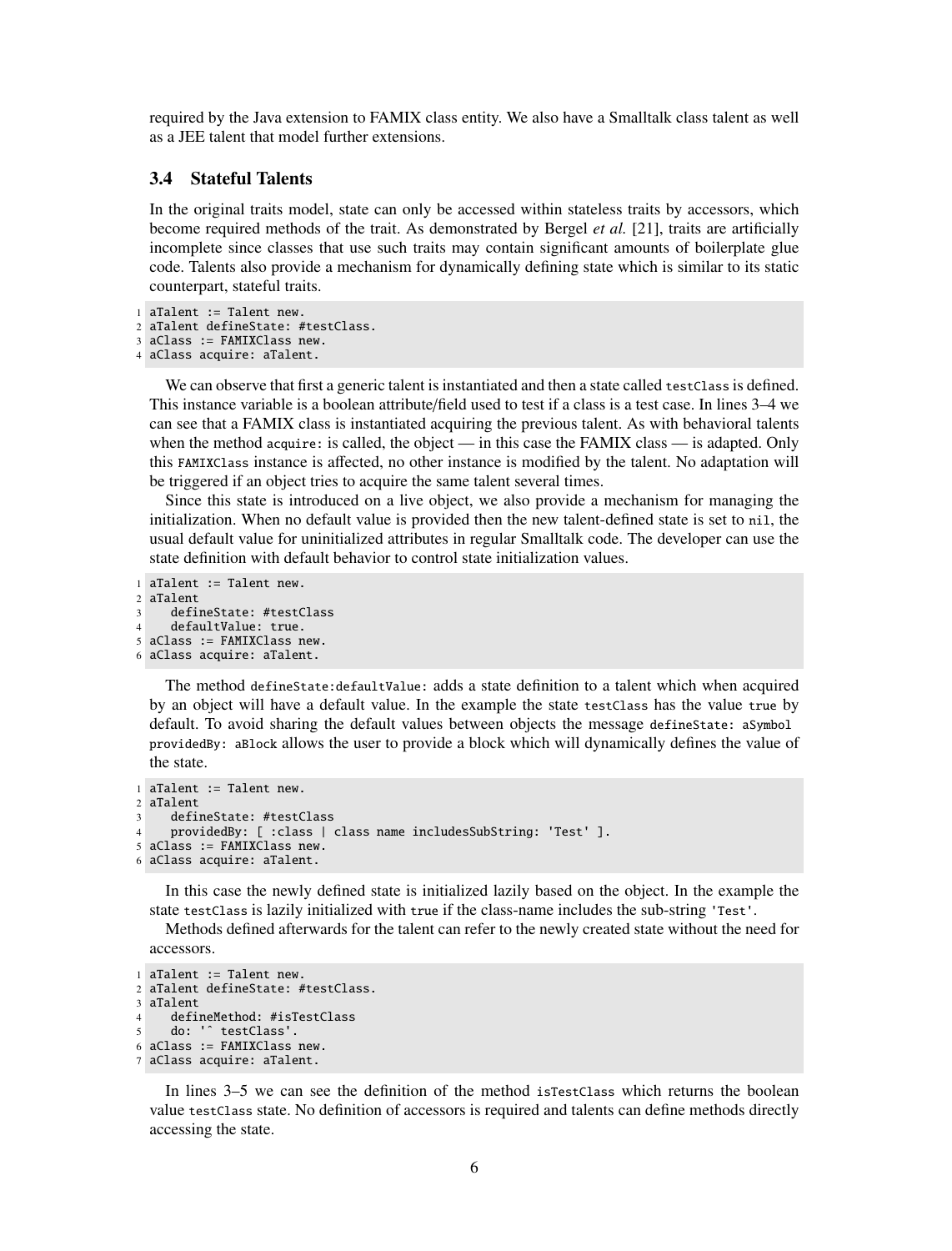The user can define state accessors by various other helper methods:

```
1 aTalent := Talent new.
2 aTalent defineStateWithAccessors: #testClass.
3 aClass := FAMIXClass new.
4 aClass acquire: aTalent.
```
By using defineStateWithAccessors: the talent definition also adds the two accessors for reading and writing on the testClass state. The user can also use defineStateWithReadAccessor: and defineStateWithWriteAccessor: which are self-explanatory.

## 4 Implementation

In this section we describe how talents are implemented.

#### 4.1 Bifröst

Talents are built on top of the Bifröst reflection framework [22]. Bifröst offers fine-grained unanticipated dynamic structural and behavioral reflection through meta-objects. Instead of providing reflective capabilities as an external mechanism we integrate them deeply into the environment. Explicit meta-objects allow us to provide a range of reflective features and thereby evolve both application models and the host language at run-time. Meta-objects provide a sound basis for building different coexisting *meta-level architectures* by bringing traditional objectoriented techniques to the meta-level. Each talent is modeled with a structural meta-object.

In recent years researchers have worked on applying traditional object-oriented techniques to the meta-level while attempting to solve various practical problems motivated by applications [23]. These approaches, however, offer specialized solutions arising from the perspective of particular use cases.

The Bifrost model solves the main problems of previous approaches while providing the main reflection requirements.

- *Partial Reflection.* Bifröst allows meta-objects to be bound to any object in the system thus reflecting selected parts of an application.
- *Selective Reification.* When and where a particular reification should be reified is managed by the different meta-objects.
- *Unanticipated Changes.* At any point in time a meta-object can be bound to any object thus supporting unanticipated changes.
- *Meta-level Composition.* Composable meta-objects provide the mean for bringing together different adaptations.
- *Runtime Integration.* Bifröst's reflective model lives entirely in the language model, so there is no VM modification or low level adaptation required.

In Talents, we particularly use partially reflection on specific objects, talents are applied without anticipation, and they are composed dynamically.

Bifrost's adaptation mechanism is built on top of lower-level meta-objects. In the Bifrost Smalltalk implementation we bind meta-objects to abstract syntax tree (AST) nodes. A meta-object can be associated to a single AST node or to multiple ones. The next time the method is compiled the system automatically generates new bytecodes that take the meta-object into account. This behavior allows Bifrost to adapt the predefined behavior of objects. AST meta-objects can reify AST-related information depending on the AST node. For example, a message send node can reify the sender, the receiver and the arguments at runtime. The meta-level behavior specified in the meta-object can be executed before, after or instead of the AST node the meta-object is adapting.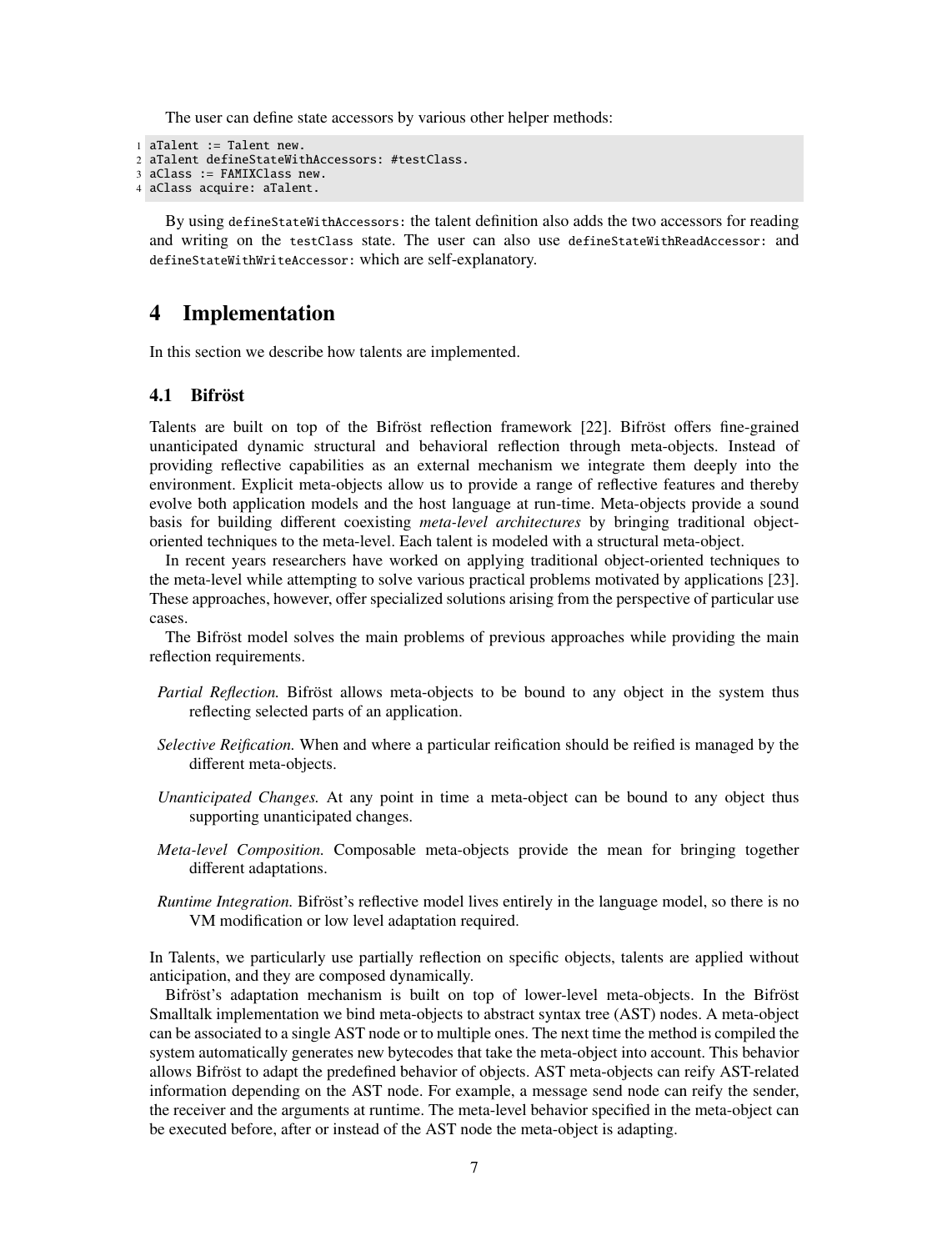Bifröst exploits Pharo's *reflective method* abstraction. A reflective method knows the AST of the method it represents. In Pharo classes are first-class objects that are accessible and changeable at run time. Classes have an internal collaborator which holds an instance of MethodDictionary, a special subclass of Dictionary. All methods of a class are stored in its method dictionary. The VM directly accesses class objects and method dictionaries when evaluating message sends. Normally, only instances of CompiledMethod are stored in the method dictionary of a class but Pharo allows us to replace it with any other object that obeys the right protocol. When such an object is used in place of a regular compiled method, the VM sends it the message run:with:in:, encoding the message, its arguments and the recipient. When a reflective method receives this message it processes the adaptations specified by the meta-object on the AST and generates a new compiled method that is eventually executed. If no adaptation is present the reflective method caches the compiled method to improve performance. In the current Talents implementation the user does not manage the lower level details of the adaptations. The talent interface allows the user to abstract from the complexities of the lower level.

#### 4.2 Talents



Figure 1: Default message send and method look up resolution.

Figure 1 shows the normal message send of isTestClass to an instance of FAMIXClass. The method lookup starts on the class finding the definition of the method and then executing it for the message receiver.

However, if we would like to factor the FAMIXClass JEE behavior out we can define a talent that models this. Each talent is modeled with a structural meta-object. A structural meta-object abstraction provides the means to define meta-objects like classes and prototypes. New structural abstractions can be defined to fulfill some specific requirement. These meta-object responsibilities are: adding and removing methods, and adding and removing state to an object. A composed metaobject is used to model composed talents. The specific behavior for defining and removing methods is delegated to the addition and removal of behavior in the structural meta-object.

In Figure 2 we can observe the object diagram for a FAMIX class which has acquired a talent that models JEE behavior. The method lookup starts in the class of the receiver. Originally, the FAMIXClass class did not define a method isTestClass, however, the application of the talent defined this method. This method is responsible for delegating the execution of the message to the receiver's talent. If the object does not have a talent, the normal method lookup is executed, thus talents do not affect other instances' behavior of the class. In this case, aFAMIXClass has a talent that defines the method isTestClass, which is executed for the message receiver.

Bifröst's structural meta-objects provide features for adding state to a single object and removing it. Talents can provide something that traits cannot, namely state. Moreover, talents can provide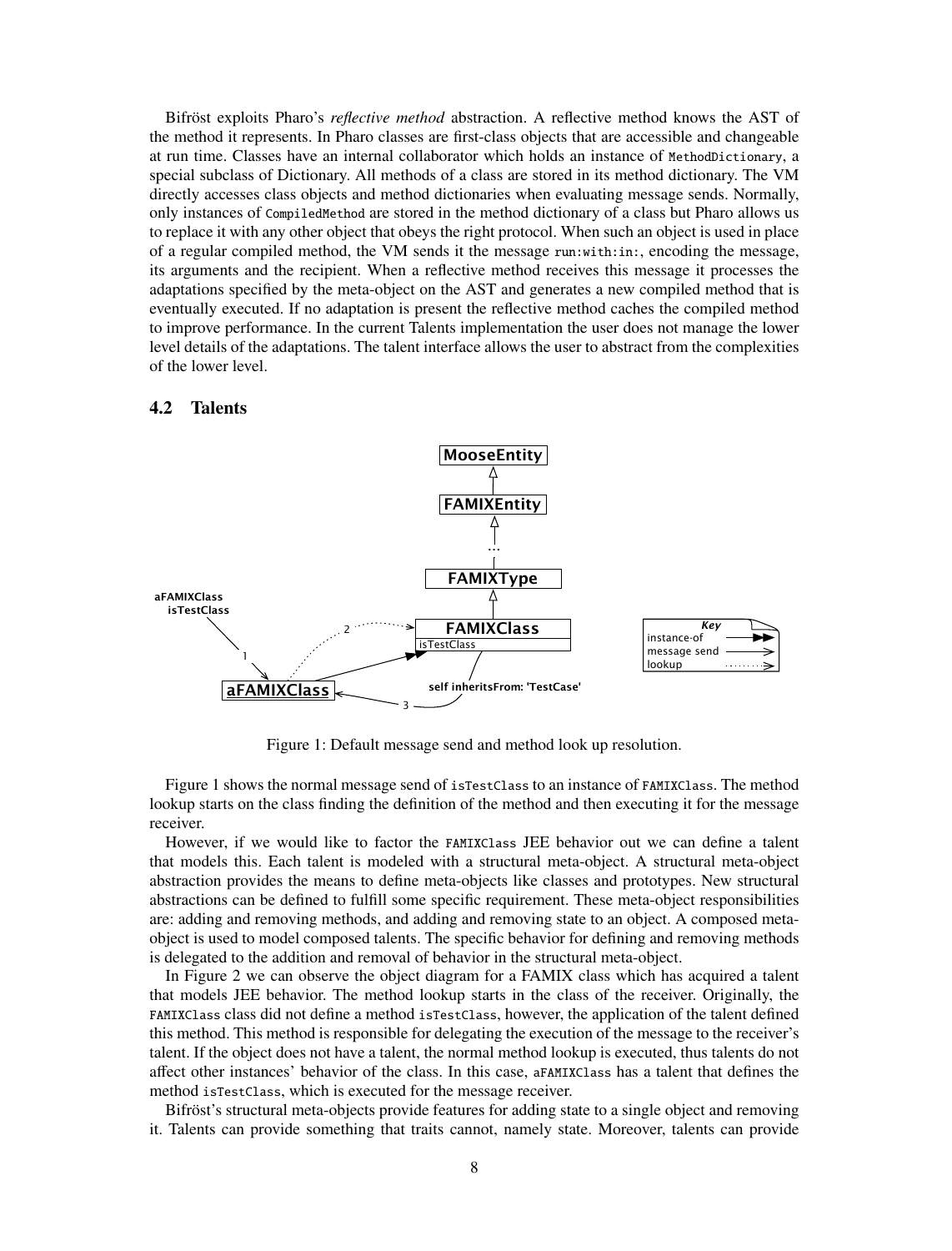

Figure 2: Talent modeling the Moose FAMIX class behavior for the method isTestClass.

operators for composing state adaptations. This composition is not present in object-specific techniques like mixins and Newspeak [24] modules.

## 5 Related Work

In this section we compare talents to other approaches to share behavior.

#### Mixins

Flavors [8] was the first attempt to address the problem of reuse across a class hierarchy. Flavors are small, incomplete implementations of classes, that can be "mixed in" at arbitrary places in the class hierarchy. More sophisticated notions of mixins were subsequently developed by Bracha and Cook [9], Mens and van Limberghen [25], Flatt, Krishnamurthi and Felleisen [26], and Ancona, Lagorio and Zucca [27].

Mixins present drawbacks when dealing with composition. Mixins use single inheritance for composing features and extending classes. Inheritance requires that mixins be composed linearly; this severely restricts one's ability to specify the glue code that is necessary to adapt the mixins so that they fit together [10]. However, although this inheritance operator is well-suited for deriving new classes from existing ones, it is not appropriate for composing reusable building blocks.

Bracha developed Jigsaw [28], a modularity framework which defines module composition operators merge, override, copy as and restrict. These operators inspired the sum, override, alias and exclusion operators on traits. Jigsaw models a complete framework for module manipulation providing namespaces, declared types and requirements, full renaming, and semantically meaningful nesting.

Ruby [12] introduced mixins as a building block of reusability, called modules. Moreover, modules can be applied to specific objects without modifying other instances of the class. However, object-specific modules suffer from the same composition limitation as modules applied to classes: they have to be applied linearly. Aliasing of methods is possible for avoiding name collisions, as well as removing method in the target object. However, objects or classes methods cannot be removed if they are not already implemented. This follows the concept of linearization of mixins. Talents can be applied without an order. Moreover, a talent composition delivers a new talent that can be reused and applied to other objects. Filters in Ruby provide a mechanism for composing behavior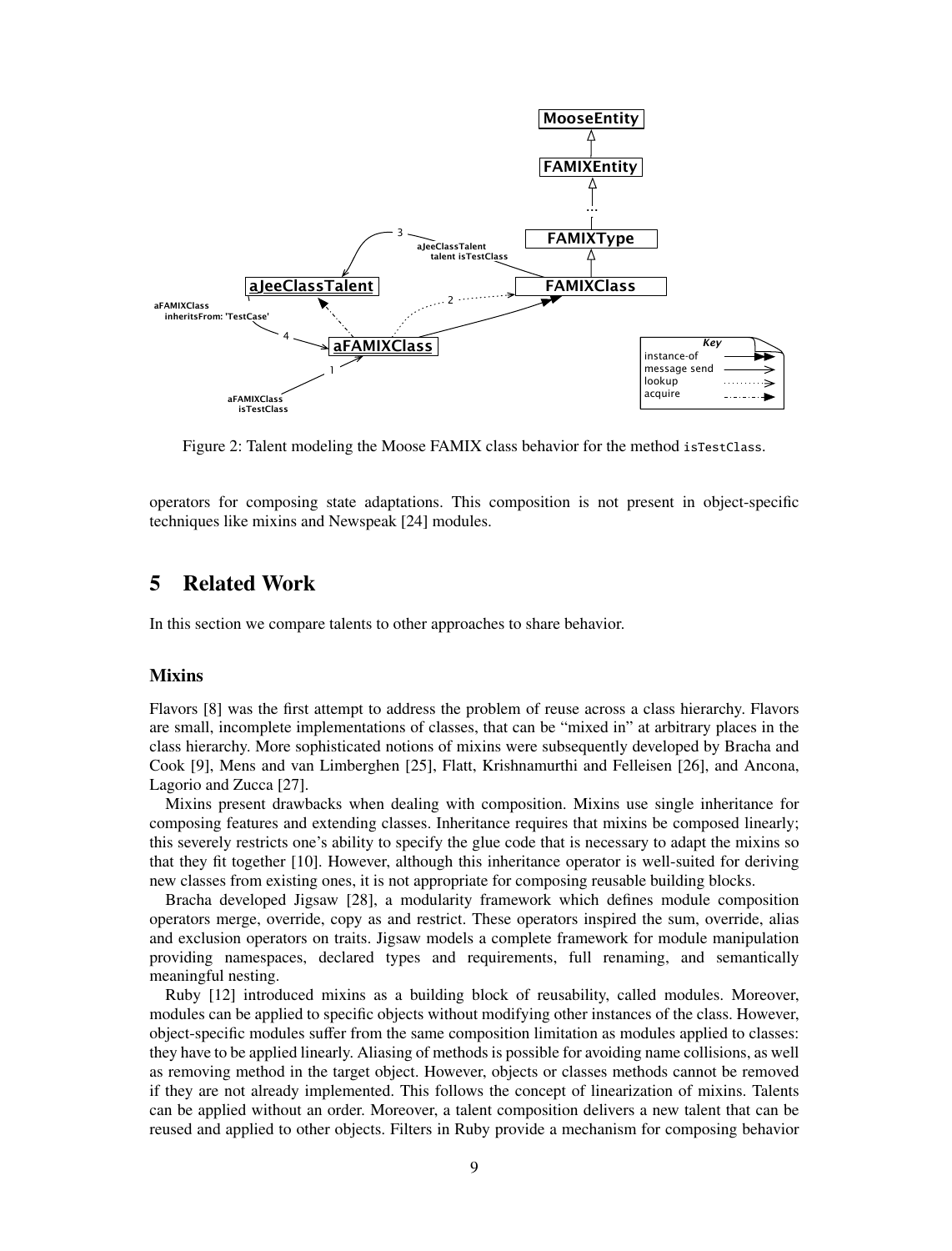into preexisting methods. However, they do not provide support for defining how modules defined methods should be composed for a single object.

### CLOS

CLOS [29] is an object-oriented extension of Lisp. Multiple inheritance in CLOS [30, 31] imposes a linear order on the superclasses. This linearization often leads to unexpected behavior because it is not always clear how a complex multiple inheritance hierarchy should be linearized [32]. CLOS also provides a mechanism for modifying the behavior of specific instances by changing the class of an instance using the generic function change-class. However, these modifications do not provide any composition mechanisms, rendering this technique dependent on custom code provided by the user.

#### **Traits**

Traits [10, 11] overcome the limitations of previous approaches. A trait is a set of methods that can be reused by different classes. The main advantage of traits is that their composition does not depend on a linear ordering. Traits are composed using a set of operators — symmetric combination, exclusion, and aliasing — allowing a fair amount of composition flexibility. Traits are purely static since their semantics specify that traits can always be "flattened" to an equivalent class hierarchy without traits, but possibly with duplicated code. As a consequence traits can neither be added nor removed at run-time. Moreover, traits were not conceived to model object-specific behavior reuse.

Smith and Drossopoulou [33] proposed a mechanism for applying traits at runtime in the context of Java. However, only pre-defined behavior defined in a trait can be added at runtime. It is not possible to define and add new behavior at runtime.

Bettini *et al.* [34] proposed a mechanism for flexible dynamic trait replacement where traits can be applied at runtime. However, this technique can only change existing behavior, not add new behavior.

#### Object Extensions

Self [35] is a prototype-based language which follows the concepts introduced by Lieberman [36]. In Self there is no notion of class; each object conceptually defines its own format, methods, and inheritance relations. Objects are derived from other objects by cloning and modification. Objects can have one or more prototypes, and any object can be the prototype of any other object. If the method for a message send is not found in the receiving object then it is delegated to the parent of that object. In addition, Self also has the notion of trait objects that serve as repositories for sharing behavior and state among multiple objects. One or more trait objects can be dynamically selected as the parent(s) of any object. Selector lookups unresolved in the child are passed to the parents; it is an error for a selector to be found in more than one parent. Self traits do not provide a mechanism to fine tune the method composition. Let us assume that two objects are dynamically defined as parents of an object. If the both parents object define the same method there is not a simple way of managing the conflict.

Object extension [37, 38] provides a mechanism for self-inflicted object changes. Since there is no template serving as the object's class, only the object's methods can access the newly introduced method or data members. Ghelli *et al.* [37] suggested a calculus in which conflicting changes cannot occur, by letting the same object assume different roles in different contexts.

Drossopoulou proposed Fickle [39], a language for dynamic object re-classification. Reclassification changes at run-time the class membership of an object while retaining its identity. This approach proposes language features for object re-classification to extend an imperative, typed, class-based, object-oriented language. Even though objects may be re-classified across classes with different members, they will never attempt to access non-existing members.

Cohen and Gil introduced the concept of object evolution [40]. This approach proposes three variants of evolution, relying on inheritance, mixins and shakeins [41]. The authors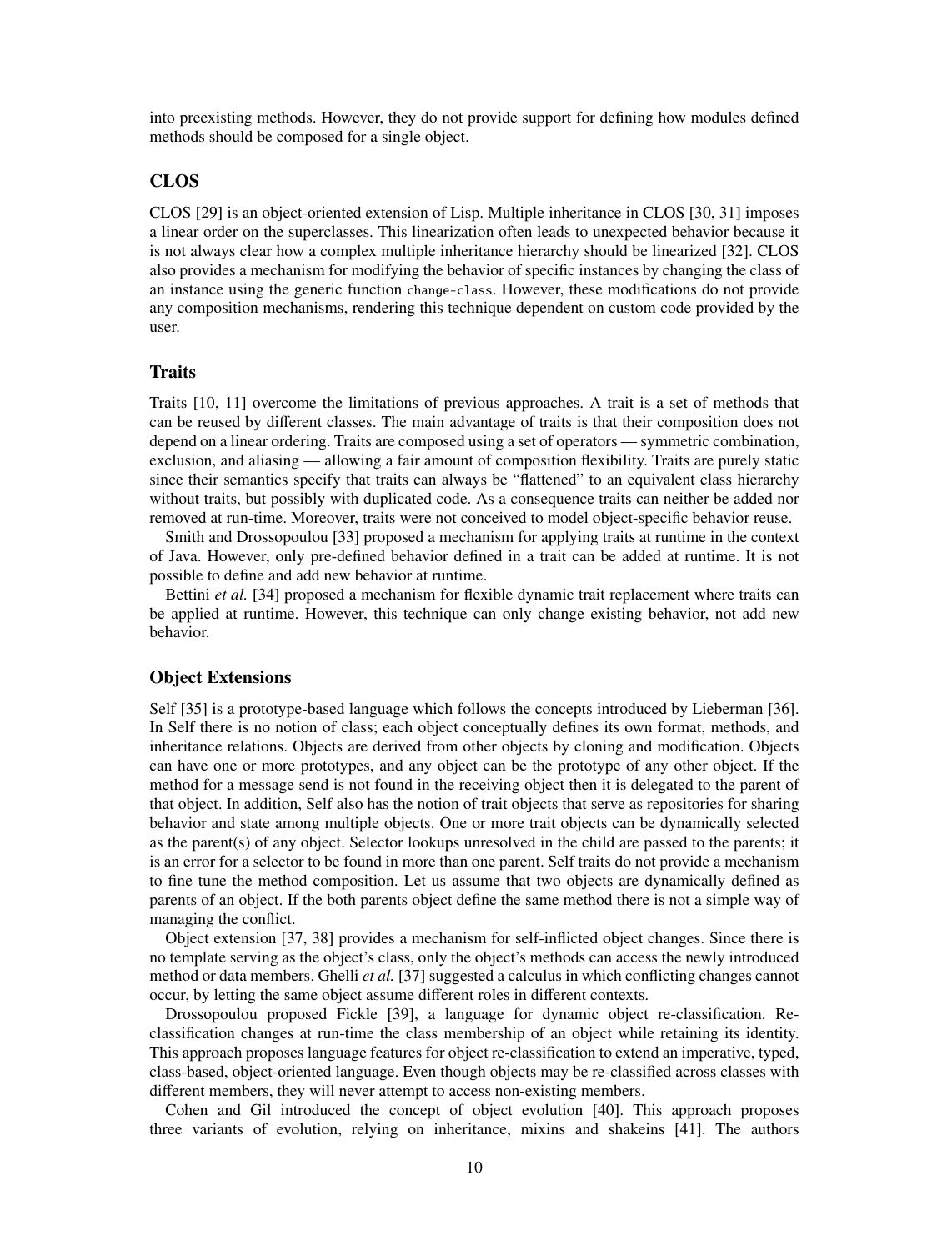introduce the notion of evolvers, a mechanism for maintaining class invariants in the course of reclassification [39]. This approach is oriented towards dynamic reuse in languages with types. Shakeins provide a type-free abstraction, however, there are no composition operators to aid the developer in solving more complex scenarios.

Bracha *et al.* [24] proposed a new implementation of nested classes for managing modularity in Newspeak. Newspeak is class-based language with virtual classes. Class references are dynamically determined at runtime; all names in Newspeak are method invocations thus all classes are virtual. Nested classes were first introduced in Beta [42]. In Newspeak Classes declarations can be nested to an arbitrarily depth. Since all references to names are treated as method invocations any object member declaration can be overridden. The references in an object to nested classes are going to be solved when these classes are late bound to the classes definition in the active module the object it is in. Talents model a similar abstraction to modules, for dynamically composing the behavior of objects. However, Newspeak modules do not provide composition operators similar to talents. Composed talents can remove, alias, or override method definitions. Removing method definitions is not a feature provided by Newspeak modules. In Newspeak composition would be done in the module or in the nested classes explicitly.

#### Context-oriented Programming

*Context-oriented programming* (COP) was introduced by Costanza *et al.* [43]. The behavior of an object is split into layers that define the object's subjective behavior. Layers can be activated and deactivated to represent the actual contextual state. When a message is sent, the active context determines the behavior of the object receiving the message.

#### Subjective Programming

Subjective behavior is essential for applications that must adapt their behavior to changing circumstances. Many different solutions have been proposed in the past, based, for example, on perspectives [44], roles [45], contextual layers [43], and force trees [46]. Depending on the active context, an object might answer a message differently or provide a modified interface to its users. These approaches mainly concentrate on dynamically modifying an object's behavior, however, there is no support for behavior reuse between object as it exists in traits or mixins.

### Aspect-Oriented Programming

Aspect-Oriented Programming (AOP) [47] modularizes cross cutting concerns. Join points define all locations in a program that can possibly trigger the execution of additional cross-cutting code (advice). Pointcuts define at run-time if an advice is executed. Both aspects and talents can add new methods to existing classes. Most implementations of AOP such as AspectJ [48] support weaving code at more fine-grained join points such as field accesses, which is not supported by talents. Although AOP is used to introduce changes into software systems, the focus is on cross-cutting concerns, rather than on reflecting on the system.

Aspects are concerns that cannot be cleanly encapsulated in a generalized abstraction (i.e., object, method, mixin). This means that in contrast to talents, aspects are neither designed nor used to build dynamic abstraction and components from scratch, but rather to alter the performance or semantics of the components in systemic ways.

### 6 Discussion

In this section we discuss other benefits that talents bring to a programming language.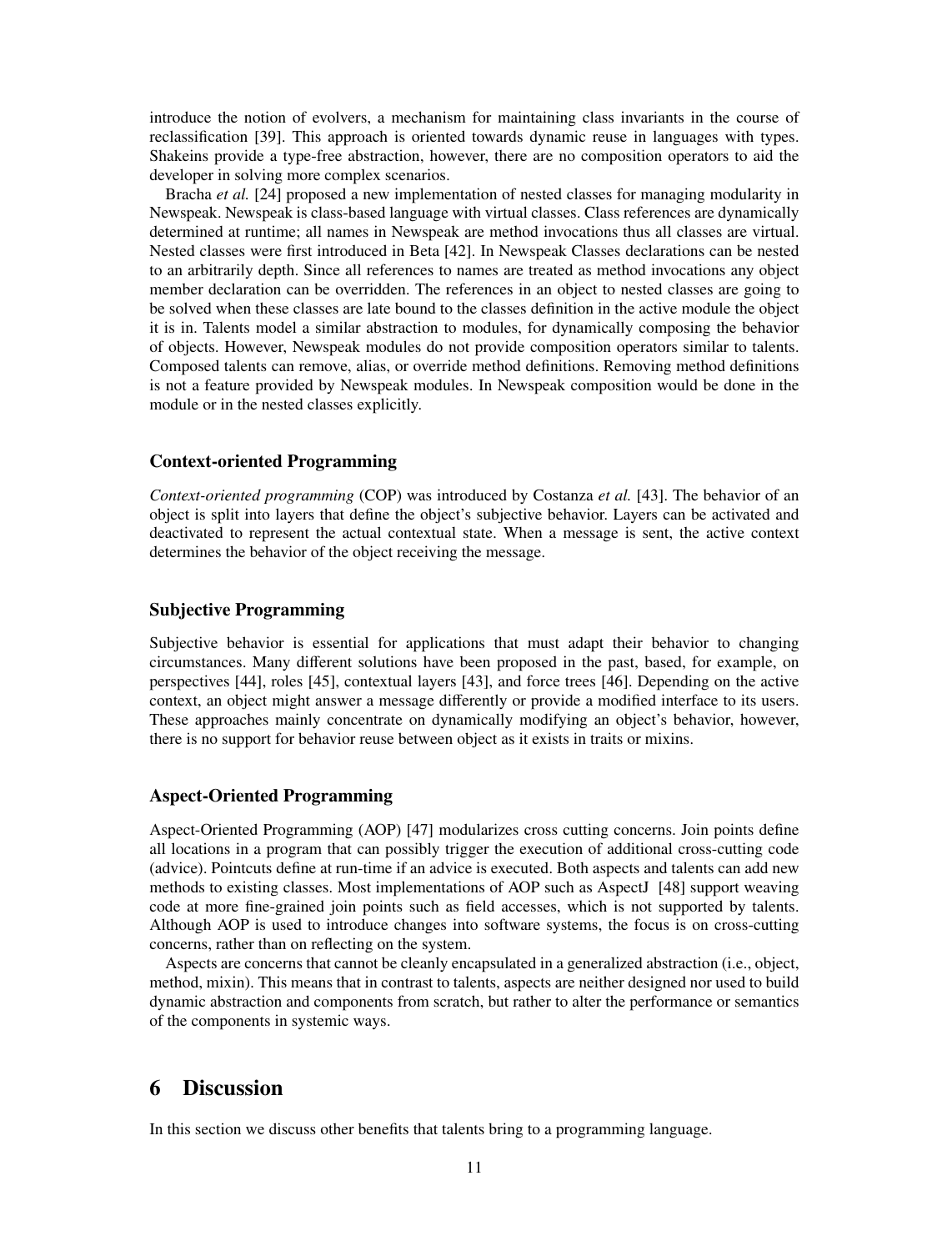#### 6.1 Scoping

Scoping talents dynamically is of key importance because it allows us to reflect in which context the added features should be active and also to control the extent of the system that is modified. An object might require to have certain features in one context while having others features in a different context. Let us analyze an example to understand the motivation for scoping talents.

A bank financial system is divided in two main layers: the domain and the persistency layer. The domain layer models the financial system requirements and features. The persistency layer deals with the requirements of persisting the domain abstraction in a relational database. When testing the domain behavior of this application we do not want to trigger database-related behavior. Normally, this is solved through mocking or dependency injection [49]. However, these solutions are not simple to implement in large and legacy systems which are not fully understood, and where any change can bring undesired side effects. Scoped talents can solve this situation by defining a scope around the test cases. When the tests are executed the database access objects are modified by a talent which mocks the execution of database related actions. In a highly-available system which cannot be stopped, like a financial trading operation, scoped talents can help in actions like: auditing for the central financial authority, introducing lazy persistency for updating the database, logging. This is similar to the idea of modules in Newspeak.

COP solutions can provide an implementation solution to bringing talents to other languages. Lincke *et al.* [\[50\]](#page-21-0) presented a mechanism for composing layers in ContextJS, a JavaScript COP implementation. Talents offer a form of COP based on object-specific meta-objects rather than layers.

### 6.2 Flattening

Flattening is the technique that folds into a class all the behavior that has been added to an object. There are two types of flattening in talents:

*Flattening on the original class.* Once an object has been composed with multiple talents it has a particular behavior. The developer can analyze this added behavior and from a modeling point of view realize that all instances of the object's class should have these changes. This kind of flattening applies the talent composition to the object's class.

*Flattening on a new class.* On the other hand the developer might realize that the new responsibilities of the object is relevant enough to be modeled with a separate abstraction. Thus a new class has to be created cloning the composed object behavior. This new class will inherit from the previous object class. Deleted methods will be added with a shouldNotCallMethod exception to avoid inheriting the implementation.

### 6.3 Performance

Using meta-level programming techniques on a runtime system can have a significant performance impact. Evidence from practical applications of Bifröst, like Subjectopia[51], a subjective system, MetaSpy[52], a domain-specific profiler, and Object-centric debugging [53], showed that the performance impact does not affect the usability of these tools.

We have performed a micro-benchmark to assess the maximal performance impact of our Smalltalk prototype of object-centric debugging. We assume that the behavior required to fulfill the profiling requirements is constant to any instrumentation strategy.

All benchmarks were performed on an Apple MacBook Pro, 2.8 GHz Intel Core i7 in Pharo 1.1.1 with the jitted Cog VM.

Consider a benchmark in which a test method is invoked one million times from within a loop. We measure the execution time of the benchmark with Bifröst reifying all  $10<sup>6</sup>$  method activations of the test method. This shows that in the reflective case the code runs about 35 times slower than in the non-reflective case. However, for a real-world application with only few reifications the performance impact is significantly lower. Bifrost's meta-objects provide a way of adapting selected objects thus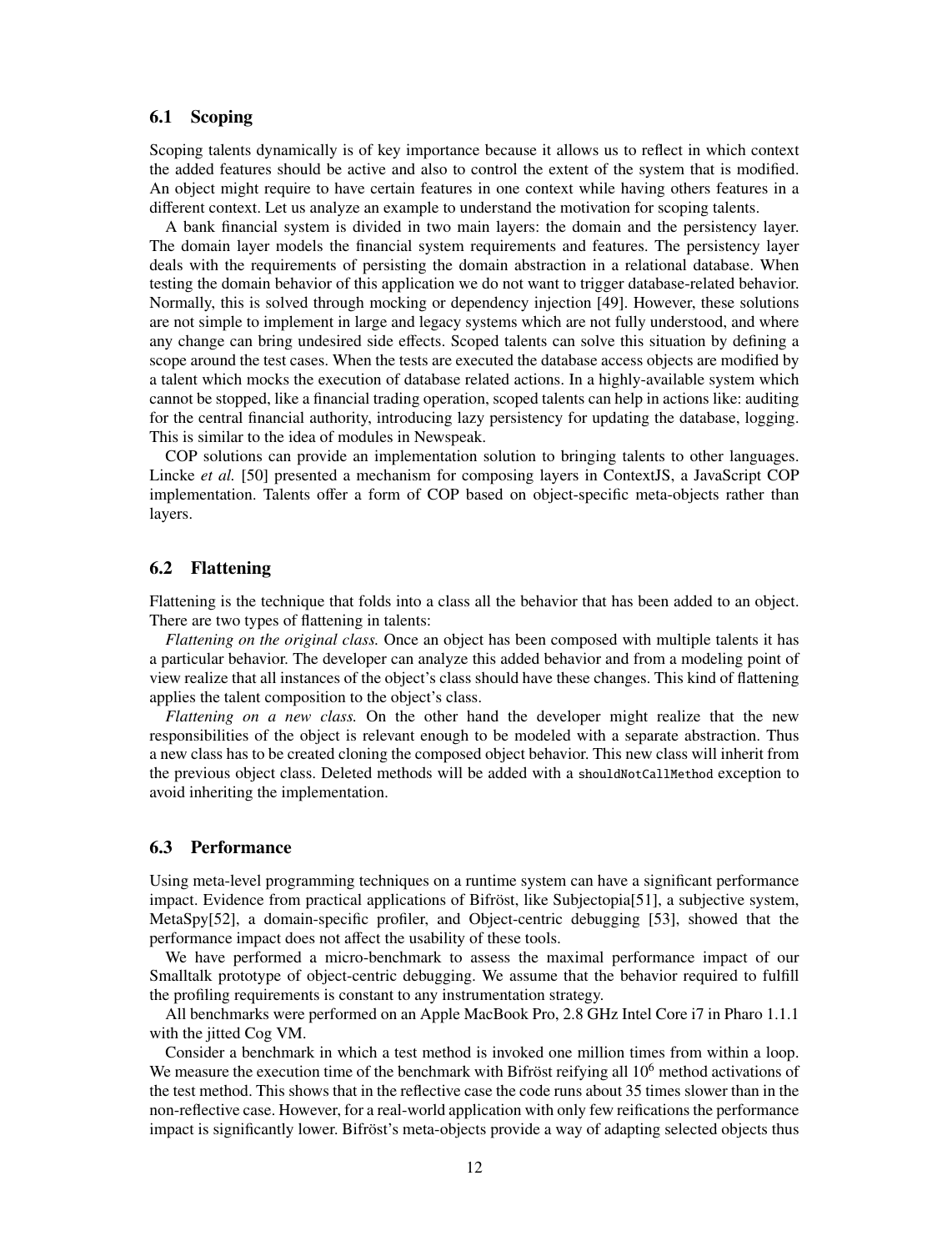allowing reflection to be applied within a fine-grained scope only. This provides a natural way of controlling the performance impact of reflective changes.

Let us consider the Mondrian profiling problem presented by Bergel *et al.* in MetaSpy *et al.* [52]. The main source of performance degradation is from the execution of the method displayon:, *i.e.*, whenever a node is redisplayed. We developed a benchmark where the user interaction is simulated to prevent human interaction from polluting the measurements. In this benchmark we redraw one thousand times the nodes in the Mondrian visualization. This implies that the method displayOn: is called extensively. The results showed that the profiler-oriented instrumentation produces on average a 20% performance impact. The user of this Mondrian visualization can hardly detect the delay in the drawing process. Note that our implementation has not been aggressively optimized.

Another important detail of our implementation is that instrumentations are removed once they have interrupted the execution. The impact on performance is consequently temporal and local to specific objects of the application.

We believe that the simplicity of Bifrost interfaces and its capacity to be loaded on a running system justify this performance penalty. However, a specially modified VM can reduce this penalty while impacting negatively on the tool portability.

#### 6.4 Talents in a statically typed language

A highly dynamic construct such as talents is possible in a statically typed language, even if the language implementation ensures that the type interface remains consistent. This can only be achieved by disallowing changes to the signatures of existing methods. Talents can safely replace existing methods as long as they do not alter their signatures.

In a statically typed language like Java we could declare talents with the help of a marker interface Talent<T> [54], where T is generic type variable specifying the interface of the talent. These interfaces can then be modeled with talents. Particular combinations of talents can deliver different combinations of an object's interfaces.

```
interface Talent<T> implements T {
   // marker interface for a talent with the interface T
}
```
Classes that want to support a specific talent need to implement the marker interface Talent that they parametrize with the interface of the talent T. This forces the class to provide a default implementation of all the methods in the interface of the talent. The example with FAMIXClass in Section 2.1 would look in Java as follows:

```
interface TestTalent {
   boolean isTestClass();
}
class FAMIXClass implements Talent<TestTalent> {
   boolean isTestTalent() {
      return false;
   }
   ...
}
```
Finally, a generic static helper method must be provided to let objects acquire talents:

```
<O extends Talent<T>, T> void acquire(O object, T talent)
```
The outlined approach would enable talents in Java without weakening the existing type system. We imagine that the talents themselves could be implemented using bytecode rewriting of the methods in classes that implement the marker interface and the state pattern outlined in [Section 7.3](#page-14-0).

As we demonstrated in this section, talents are possible even in the context of a statically typed language. The implementation however will be limited to the predeclared talent interfaces only.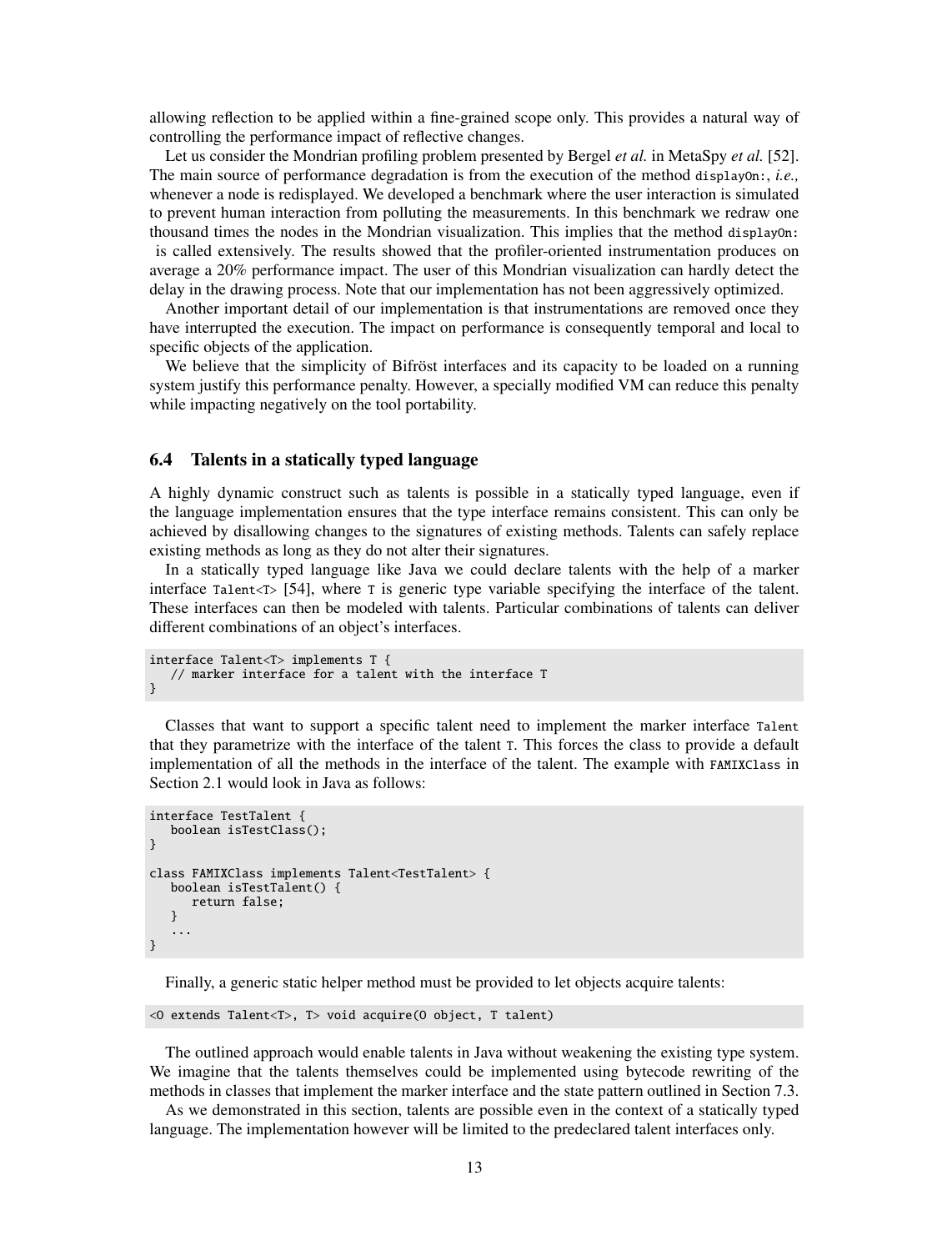#### 6.5 Traits on Talents

Conceptually, talents are a generalization of traits. Traits can only be applied to a specific set of objects, classes. Talents can be applied to any object in the system, including classes.

Traits can be implemented on top of the talent infrastructure by having a talent TraitTalent with a modified method basicNew. This talent is applied to the class in which we would like to have traits. The modified basicNew method has the extra behavior of applying the set of composed traits for the given class. This set of composed traits can be contained in an added state to the class defined by the TraitTalent. Each trait is defined as a talent and added to the modified class. A trait can also be defined as a wrapper on a talent which adds traits related method.

## 7 Examples

In this section we present a number of example applications of talents. These examples are selected to exercise the various facets of the talents mechanism, and as such, act as validation of the expressiveness of our approach.

#### 7.1 Mocking

Let us assume that we need to test a class which models a solvency analysis of the assets of a financial institution customer. The method we need to test is SolvencyAnalysis>>isSolvent: aCustomer. This method delegates to SolvencyAnalysis>>assetsOf: aCustomer which executes a complex calculation of the various assets and portfolios of the customer. We are only interested in isolating the behavior of isSolvent:, not in the complexities of assetsOf:

When testing such a use case we need to modify the assets of a particular customer by increasing or decreasing the financial instruments deposits. This implies that we need to interact and create objects that are unessential in relation to the objective of the test case. Introducing more objects in a test case increases the chances of making the test fail for other reasons than the test objective. Talents provide a mechanism to modify the behavior of particular objects to modify this interaction, providing an object-specific mocking mechanism.

Let us analyze a talent solution to this use case:

```
1 SolvencyAnalysisTest>>testIsSolvent
     | aCustomer anAnalysis |
3 aCustomer := Customer named: 'test'.
    anAnalysis := SolvencyAnalysis new.
5 anAnalysis method: #assetsOf: shouldReturn: 1.
     self assert: (anAnalysis isSolvent: aCustomer).
     anAnalysis method: #assetsOf: shouldReturn: -1.
     self deny: (anAnalysis isSolvent: aCustomer).
```
We added the method method: shouldReturn: to the class Object which creates a talent with a method named as the first argument and with the body provided by the second argument. In line 5 and 7 you can see the use of this behavior. If the method assetsOf: return a positive amount then the customer is solvent otherwise not.

Talents can ease the testing of monolithic legacy applications built in a manner that does not easily support mocking.

#### 7.2 Compiler Internal Abstractions

In traditional compiler design, the compilation of source code is a multi-step process: lexical analysis (scanning) is followed by syntactic analysis (parsing), which is followed by semantic analysis. This is followed by code generation, which itself may be split into multiple optimization and generation steps. Traditionally each of these steps has its own model to work on model of the code, *i.e.,* the lexical analysis uses tokens, the syntactic analysis uses an abstract syntax tree, the semantic analysis uses an intermediate representation, and so on.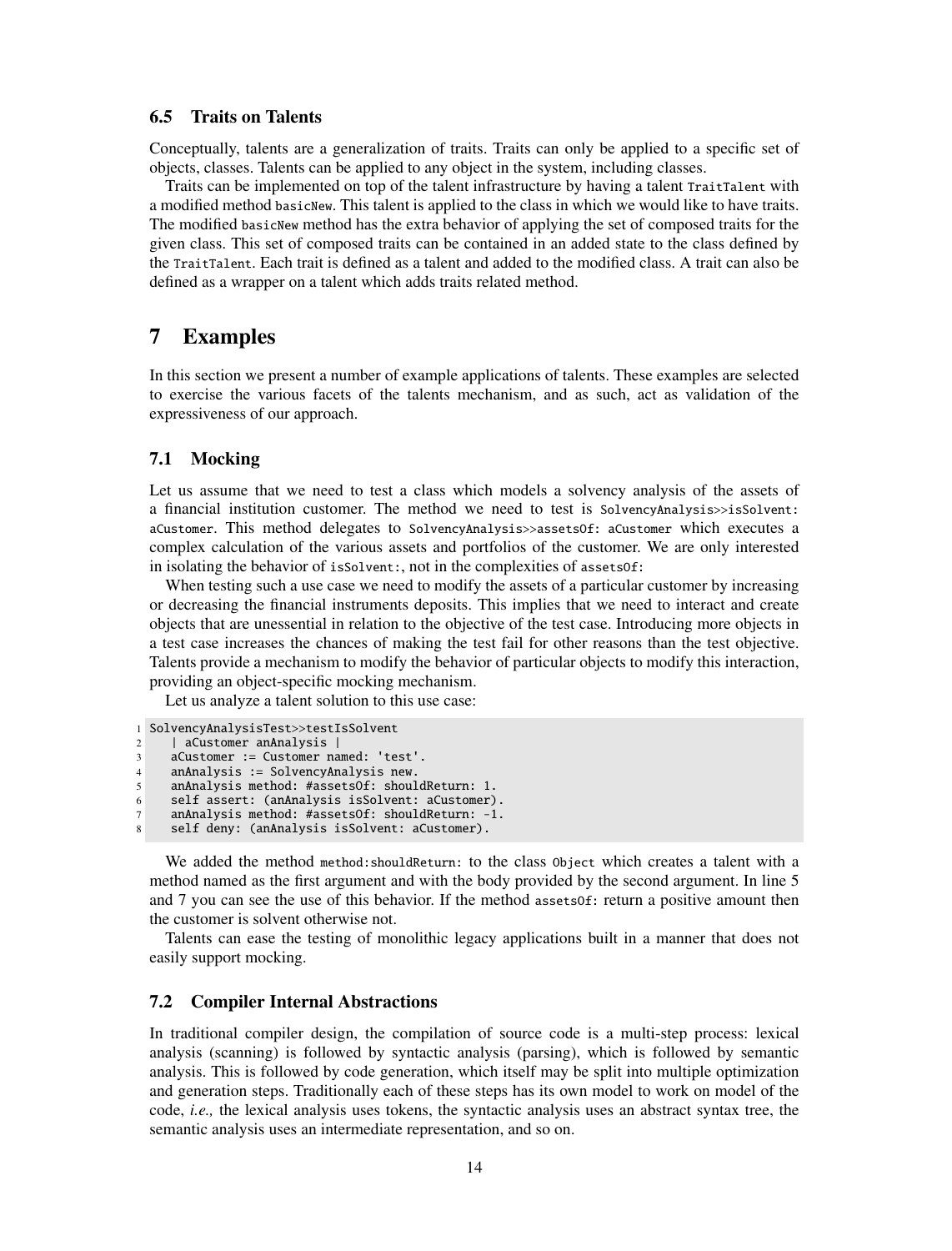The problem with this approach is that it brings a significant overhead of performance and memory. At each step a plethora of new nodes need to be instantiated, as each step accumulates new state and requires different behavior. However, old state of previous steps cannot be thrown away. At any time in the compilation chain the compiler needs to be able to navigate back to the state of the previous steps, for example to pinpoint errors in the source file or to query the lexical structure. Compiler designers can address this requirement in two possible ways, but neither of them is very attractive: Either they copy and accumulate state along the compilation chain, which is error prone and slow; or they keep references to the nodes of the previous step, which can be expensive if the paths have to be navigated often.

With talents we have an elegant solution to this problem. Imagine the scanner reads a variable assignment such as  $a := 12$ . This results in 3 tokens to be created: a,  $:=$ , and 12. These tokens not only contain the value they represent, but also know the source file and location in that file. In the syntactic analysis a parser detects that these 3 tokens form an assignment, built from the variable a, the assignment operator :=, and the value 12. With talents we let the assignment token acquire an AssignmentNodeTalent that has — besides the node specific behaivor — also additional state: an assignment always consists of a variable node and an expression node. In this particular case the token a acquires the VariableNodeTalent and the value 12 acquires the ValueNodeTalent. In the next step, the semantic analysis, the a is further refined with the type of variable it represents. In this particular example the compiler could for example let it acquire the InstanceVariableTalent.

With each step in the compilation chain new talents are attached. The talents not only introduce new node specific behavior, but also add new state. The added state allows the objects to reorganize themselves in new ways. While the tokens are organized in a sequence of tokens, the syntactic nodes form an abstract syntax tree, and the semantic analysis forms a graph of references.

The approach with talents avoids the drawbacks of existing solutions. The same objects are passed through the complete compilation chain. Each step augments the objects with new state and behavior relevant for this step. Unnecessary copying of state and navigation between long object chains is avoided.

Moreover, the different talents can add their own visitor methods, *e.g.*, acceptTokenVisitor:, acceptNodeVisitor, acceptTypeVisitor:, *etc.*. This does not result in conflicting methods and it allows different visitors to have their own strategy to walk over the trees.

### <span id="page-14-0"></span>7.3 State Pattern

The state pattern [55] models the different states a domain object might have. When this object needs to do something then it delegates the decision of what to do to its state. A class per object state is created with the required behavior. Sometimes, multiple instances of each state are created and sometimes a singleton pattern is used.

Instead of having a state abstract class and then concrete subclasses for each of the more specific states we could use talents. We will have a single state class and then create as many instances as different states are. We can model each specific state with a different talent that is applied to the state's instances, thus avoiding the creation of multiple state specific classes.

The talents based solution is simpler than a traditional state pattern, since it avoids the additional redirection from the object to its state. The developer simply has an object whose behavior changes, still having the state specific behavior but one indirection is eliminated.

#### 7.4 Streams

Streams can be writable, readable, or both; depending on what talents are added. WriteStreamTalent adds the methods for writing to a stream, *i.e.,* nextPut: and nextPutAll:. ReadStreamTalent adds the methods to read from a stream, *i.e.,* next and next:. Streams can be binary or textual. Talents add the necessary supported methods, *i.e.,* BinaryReadStreamTalent adds nextInt32; and TextualWriteStreamTalent adds the methods cr and space. Furthermore streams are typically implemented on top of different backends, *i.e.,* collections, sockets, or files. Again we use talents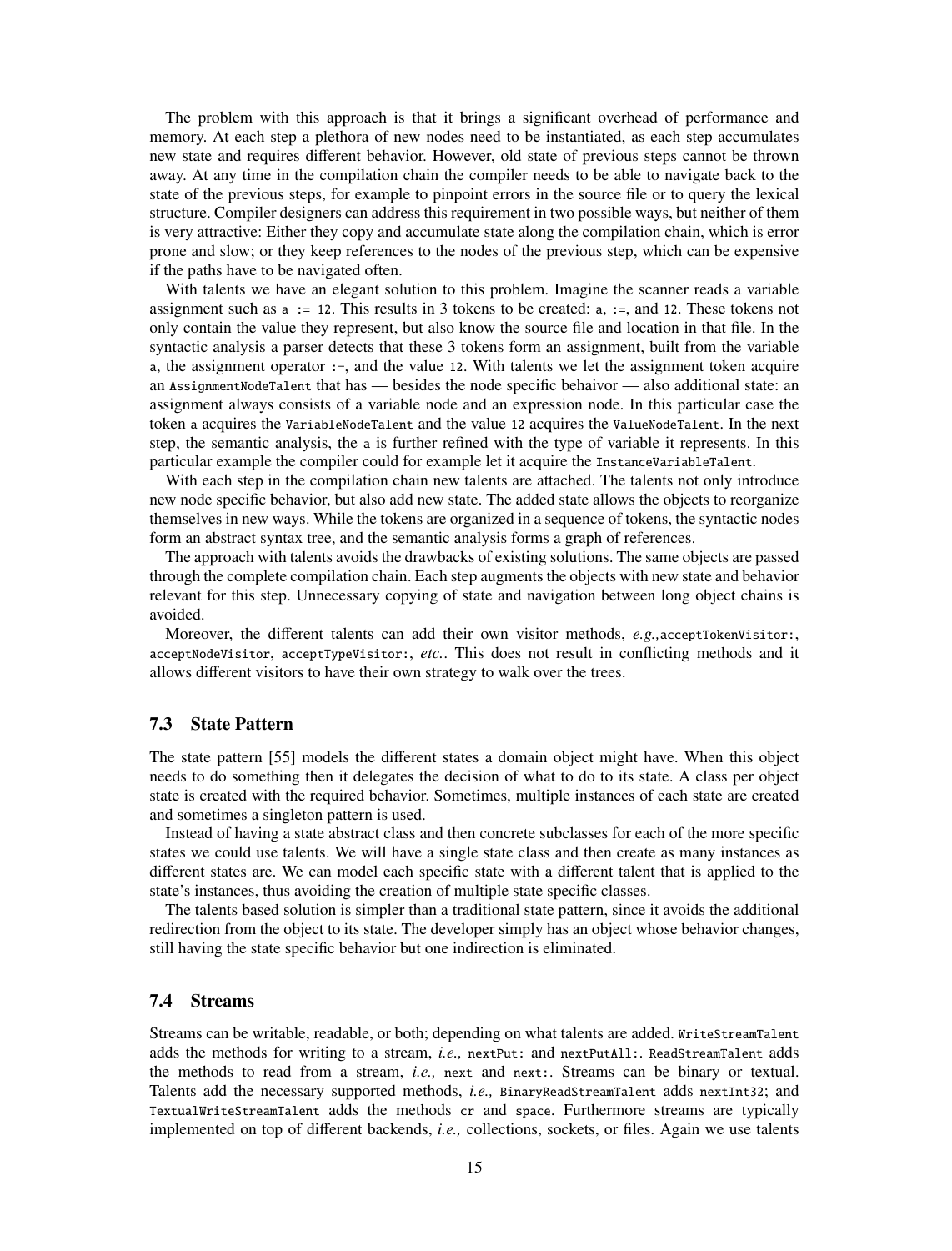that provide the necessary primitives for the read and write talents to actually perform the desired tasks.

All possible combinations of read, write, or read-write; binary or textual; memory, sockets, or files are possible. No unnecessary methods outside the requested capabilities are present. Furthermore, the talent composition avoids additional dispatching cost. The resulting streams are as efficient as if all 18 combinations would have been implemented manually.

Traditional stream implementations check in every method if the underlying stream is still opened. With talents we can avoid such cumbersome checks and dynamically acquire a ClosedStreamTalent when a stream is closed. This talent either removes all modifying stream methods, or alternatively replaces them with one that throws an exception. This approach not only simplifies the implementation, but it is also more efficient as unnecessary tests are avoided altogether.

#### 7.5 Class Extensions

Class extensions are a means to add required behavior to classes that belong to other packages outside our control. For example, when we load Moose there are several methods that are added or modified, in core classes like Collection hierarchy, Object, *etc.* This mechanism allows Moose developers to extend the system with Moose specific additions, *e.g.,* utility methods like *asMooseGroup* have been added to the core class Collection so to transform any collection in a MooseGroup. The implementation of the extended method asMooseGorup is shown in the snippet below:

```
1 Collection>>asMooseGroup
2 ˆ MooseGroup withAll: self
```
Class extensions are also largely used within Moose to add functionalities from newly added packages to core packages. For example, when the Moose extension to analyze relational databases [56] is loaded, new methods like maps are added to the element FAMIXNamedEntity in the Moose core to keep track of the relations between relational elements and source code entities. The implementation of the extended method maps is shown in the snippet below:

```
1 FAMIXNamedEntity>>maps
2 <MSEProperty: #maps type: #FAMIXMapping opposite: #mapSource> <multivalued> <derived>
3 <MSEComment: 'Map relationship.'>
4
5 ˆself privateState attributeAt: #maps ifAbsentPut: [FMMultivalueLink on: self opposite:
      #mapSource:].
```
A key drawback of this approach is that extensions do not support the definition of state, but only behavior. Moose developers need to implement more complex models since they cannot add state to classes outside Moose packages. Talents can be used to address this issue. The extension mechanism can be improved to provide state facilities by applying talents to all live instances of a particular class when an extension is loaded. When a state extension is defined for a particular class a talent with state definition is used. When the packages with extensions are loaded all instances of the extended classes are gathered and the predefined stateful talents are applied to them. Moreover, some class instances can be left out of the talent adaptation by providing conditions on various criteria. For example, only instances not reachable from core classes should be adapted.

## 8 User Interface

The talents browser is responsible for organizing, managing and defining talents. This browser is built using Glamour [13, 57], an engine for scripting browsers.

In Figure 1 we can observe an instance of the talents browser for the FAMIX class case study. The browser is vertically divided into two panes, the upper navigation section and the lower source code section.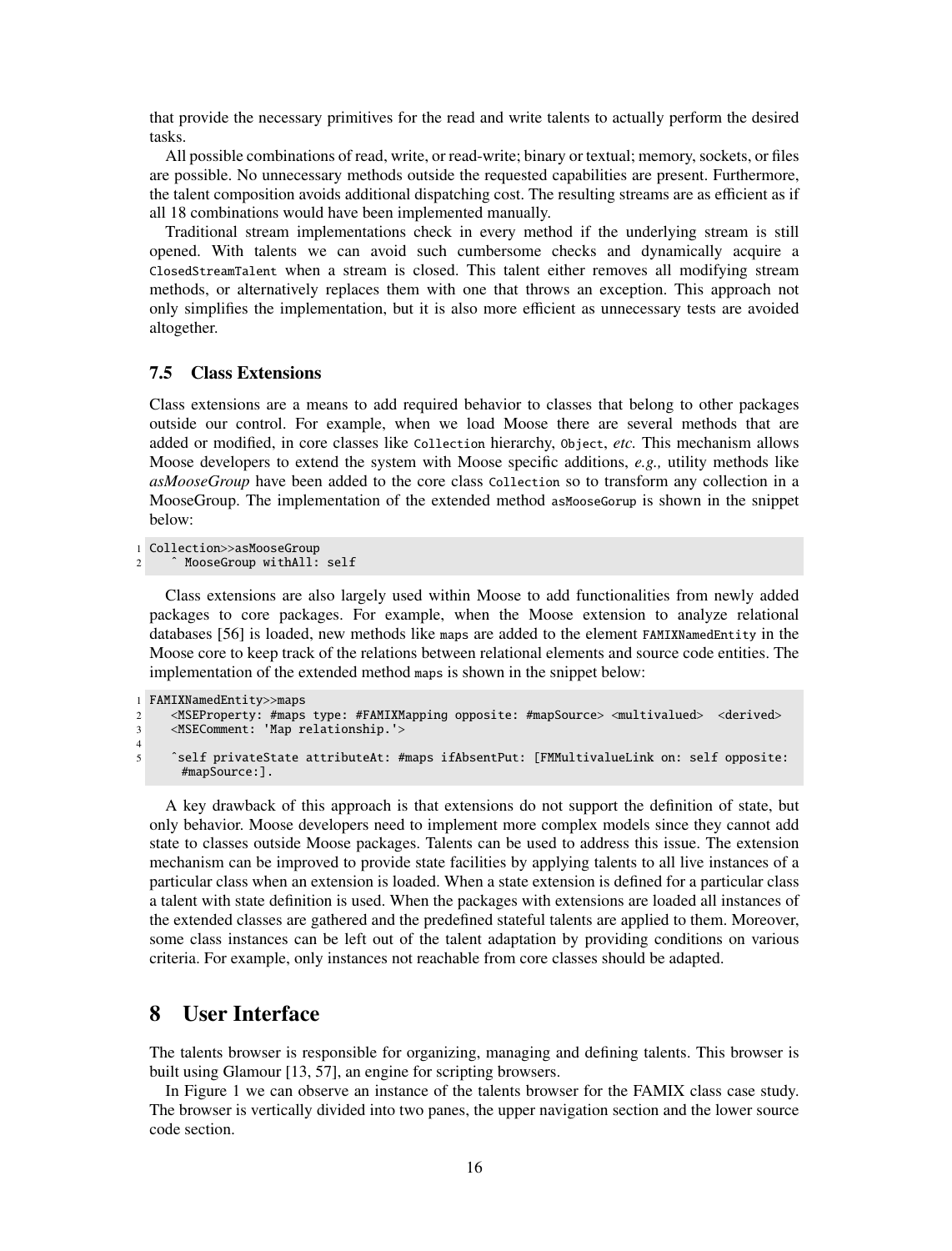| $x - \Box$                                           |        | <b>Talents Browser</b> |   |                                       |
|------------------------------------------------------|--------|------------------------|---|---------------------------------------|
| Packages                                             | $\div$ | <b>Talents</b>         | ٠ | <b>Methods</b>                        |
| <b>BouncingAtoms</b>                                 |        | <b>JavaClassTalent</b> |   | $-$ is Abstract Class                 |
| Moose                                                |        | J2EEClassTalent        |   | $\overline{\phantom{a}}$ is interface |
|                                                      |        |                        |   | + isTestClass                         |
| Method                                               |        |                        |   |                                       |
| <b>isTestClass</b><br>^ self inheritsFrom: #TestCase |        |                        |   |                                       |

Figure 3: Talents Browser overview.

The navigation section is divided into three panes following traditional Smalltalk browsers. The first pane shows a list of talents packages. Packages group related talents together. In this example we can see two talents packages: BouncingAtoms and Moose. Once a package is selected the talents pane is populated with the talents belonging to that package. In this example the Moose package is composed of two talents: JavaClassTalent and J2EEClassTalent. When a talent is selected the Methods pane is populated with the talent's method definitions. The icons before the name of the method represent the definition behavior. The — icon is used to signal that this method should be excluded when the talent is applied to an object. The ↓ icon indicates that a method should be replaced with the defined behavior. The + icon represents that the method should be added to the adapted object.

These panes provide contextual menus for removing, renaming and adding packages, talents and methods. The methods panel only provides a remove menu item. The talents panel provides a remove and a rename menu items.

The source code pane displays the source code defined for the selected method in the Methods pane. The three icons in the upper right corner represent the actions possible when saving a method definition. The + icon accepts the source code and adds a method definition to the selected talent. The — icon prompts the user to provide the name of the method which should be excluded by the selected talent. The ↓ icon accepts the source code and a method replacement definition to the selected talent.

Talents defined in the browser are registered to TalentsRegistry. When a developer needs to use a particular talent he can access the registry by name.

aTalent := TalentsRegistry registry talentNamed: 'J2EEClassTalent'.

The talents browser is useful for managing the creation and structure of talents but it does not provide a way to manage the association of talents to objects. To fulfill this we modified the default object inspector, one of the main instruments used during development, to open the talent browser directly on the inspected object. Figure 4 shows the work flow to attach a talent to an object. Once we have opened the system inspector on the object we want to enrich with a talent, we can open the talent browser directly from the contextual menu of the object. As a result the object we were inspecting is passed along to the browser. The talents browser allows the developer to find the right talents and if need be to modify it for fulfilling new requirements. The developer can then select a talent and associate it to the inspected object using the option Apply Talent on the contextual menu that open on the talent classes.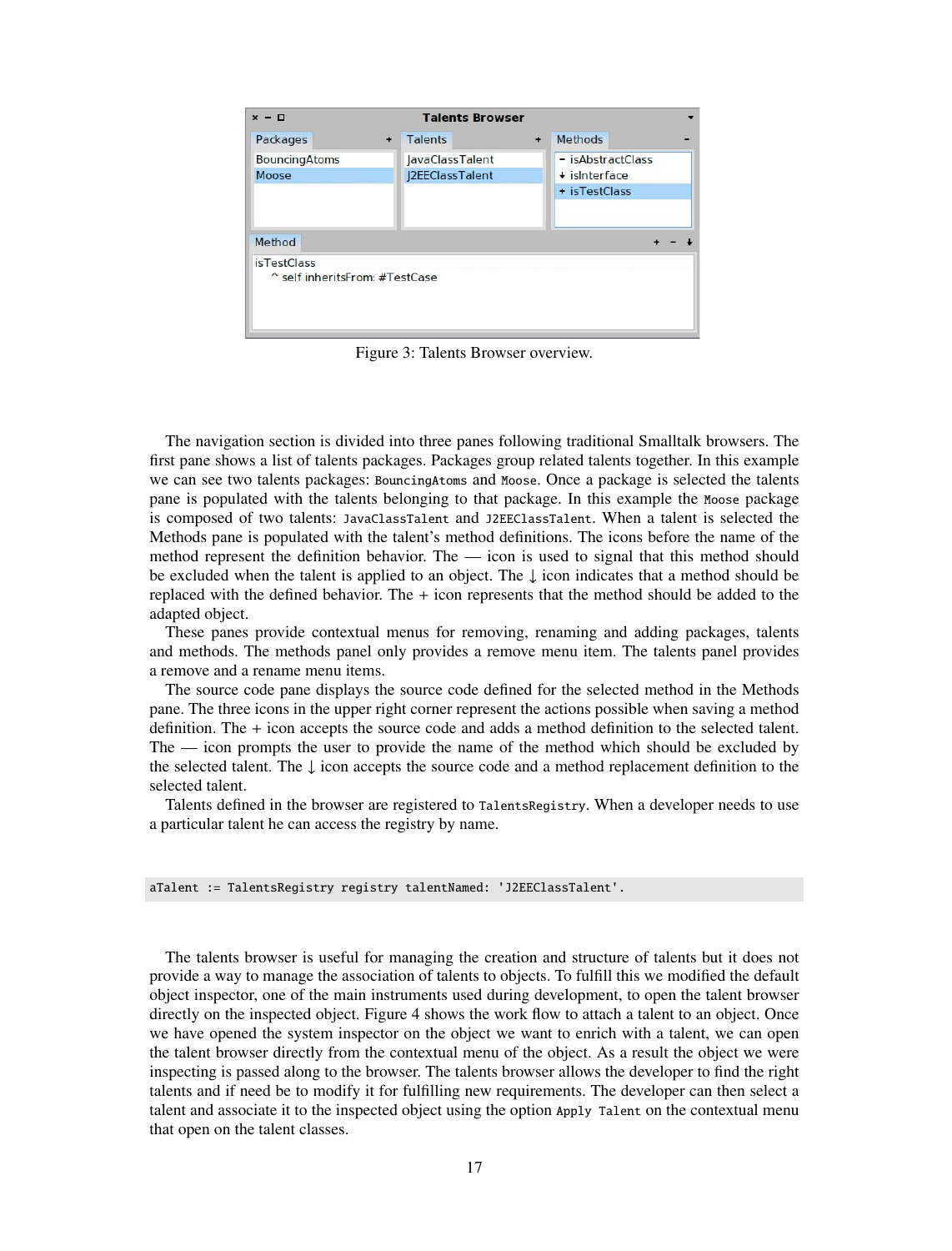

Figure 4: Modified inspector and Talents Browser Insteraction.

## 9 Conclusion and Future Work

This paper presented talents, a dynamic compositional model for reusing behavior. Talents are composed using a set of operations: composition, exclusion and aliasing. These operations provide a flexible composition mechanism while avoiding the problems found in mixins and traits.

Talents are most useful in composing behavior for different extensions that have to be applied to the same base classes, thus dynamically adapting the behavior of the instances of these classes seems natural to obtaining a different protocol.

Managing talents can currently be complicated since the classic development tools are unaware of them. Our talents user interface solves the problem of managing and defining talents. However, it does not provide features for composing talents nor does it help in visualizing these compositions. We plan on extending the talents user interface to deal with composition requirements.

We plan on providing a more mature implementation of the talents scoping facilities. This technique shows great potential for the requirements of modern applications, such as dynamic adaptation and dependency injection for testing, database accesses, profiling, and so on.

Acknowledgements. We gratefully acknowledge the financial support of the Swiss National Science Foundation for the project "Synchronizing Models and Code" (SNF Project No. 200020- 131827, Oct. 2010 – Sept. 2012). We also like to thank Simon Denier for his feedback on earlier drafts of this paper.

### References

- [1] Borning AH, Ingalls DH. Multiple inheritance in Smalltalk-80. *Proceedings at the National Conference on AI*, Pittsburgh, PA, 1982; 234–237.
- [2] Keene SE. *Object-Oriented Programming in Common-Lisp*. Addison Wesley: 75 Arlington Street Suite 300, Boston MA, 02116 USA, 1989.
- [3] Meyer B. *Object-Oriented Software Construction*. Second edn., Prentice-Hall, 1997.
- [4] Schaffert C, Cooper T, Bullis B, Killian M, Wilpolt C. An Introduction to Trellis/Owl. *Proceedings OOPSLA '86, ACM SIGPLAN Notices*, vol. 21, 1986; 9–16.
- [5] Stroustrup B. *The C*++ *Programming Language*. Addison Wesley: Reading, Mass., 1986.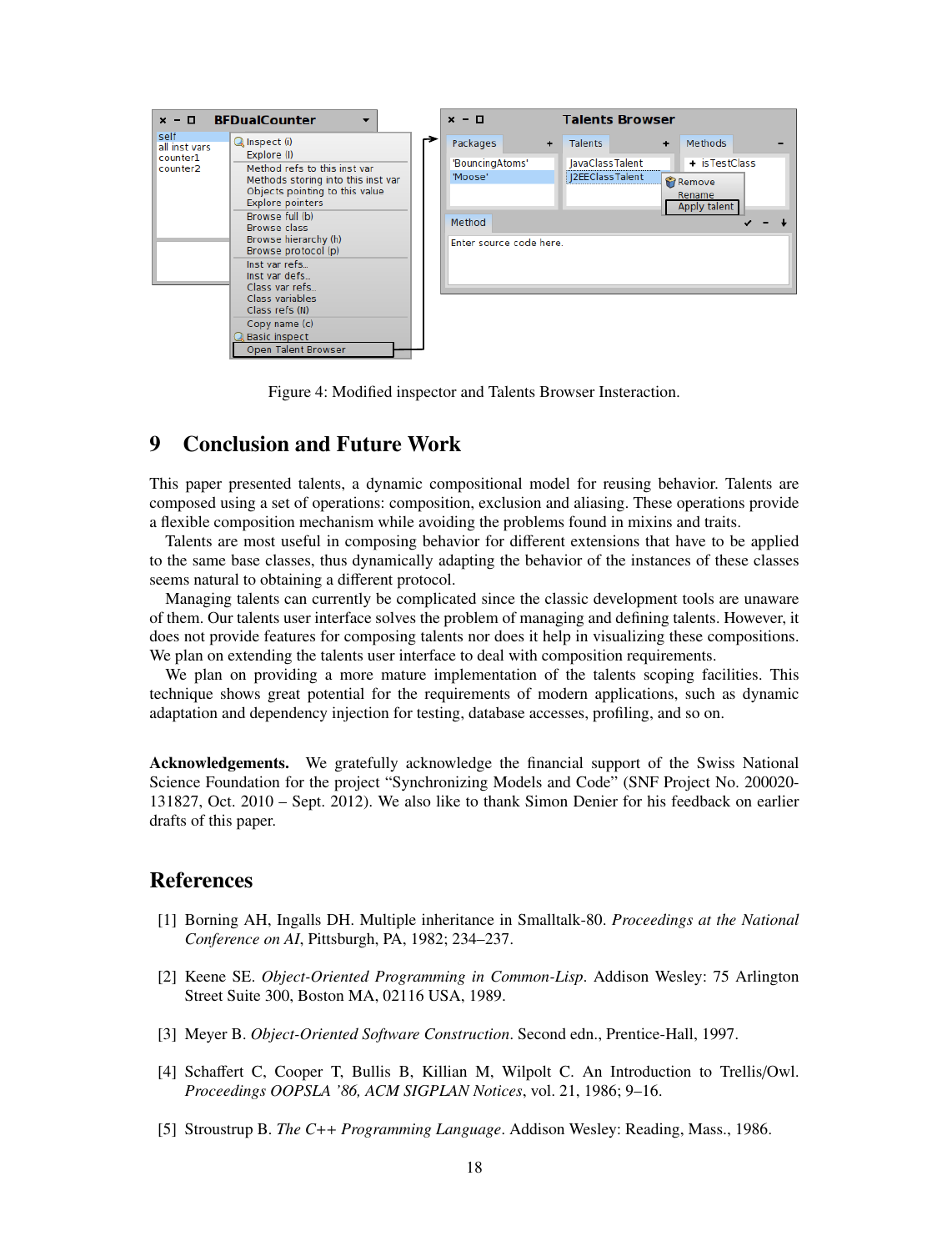- [6] Dixon R, McKee T, Vaughan M, Schweizer P. A fast method dispatcher for compiled languages with multiple inheritance. *Proceedings OOPSLA '89, ACM SIGPLAN Notices*, vol. 24, 1989; 211–214.
- [7] Sweeney PF, Gil JY. Space and time-efficient memory layout for multiple inheritance. *Proceedings of the 14th ACM SIGPLAN conference on Object-oriented programming, systems, languages, and applications*, OOPSLA '99, ACM: New York, NY, USA, 1999; 256–275, doi: 320384.320408. URL <http://doi.acm.org/10.1145/320384.320408>.
- [8] Moon DA. Object-oriented programming with Flavors. *Proceedings OOPSLA '86, ACM SIGPLAN Notices*, vol. 21, 1986; 1–8.
- [9] Bracha G, Cook W. Mixin-based inheritance. *Proceedings OOPSLA*/*ECOOP '90, ACM SIGPLAN Notices*, vol. 25, 1990; 303–311.
- [10] Schärli N, Ducasse S, Nierstrasz O, Black AP. Traits: Composable units of behavior. *Proceedings of European Conference on Object-Oriented Programming (ECOOP'03)*, *LNCS*, vol. 2743, Springer Verlag: Berlin Heidelberg, 2003; 248–274, doi:10.1007/b11832. URL <http://scg.unibe.ch/archive/papers/Scha03aTraits.pdf>.
- [11] Ducasse S, Nierstrasz O, Schärli N, Wuyts R, Black AP. Traits: A mechanism for fine-grained reuse. *TOPLAS: ACM Transactions on Programming Languages and Systems* Mar 2006; 28(2):331–388, doi:10.1145/1119479.1119483. URL [http://scg.unibe.ch/archive/papers/](http://scg.unibe.ch/archive/papers/Duca06bTOPLASTraits.pdf) [Duca06bTOPLASTraits.pdf](http://scg.unibe.ch/archive/papers/Duca06bTOPLASTraits.pdf).
- [12] Matsumoto Y. *Ruby in a Nutshell*. O'Reilly: 1005 Gravenstein Highway North, Sebastopol, CA 95472, 2001.
- [13] Gîrba T. The moose book 2010. URL <http://www.themoosebook.org/book>.
- [14] Nierstrasz O, Ducasse S, Gîrba T. The story of Moose: an agile reengineering environment. *Proceedings of the European Software Engineering Conference (ESEC*/*FSE'05)*, ACM Press: New York, NY, USA, Sep. 2005; 1–10, doi:10.1145/1095430.1081707. URL [http://scg.](http://scg.unibe.ch/archive/papers/Nier05cStoryOfMoose.pdf) [unibe.ch/archive/papers/Nier05cStoryOfMoose.pdf](http://scg.unibe.ch/archive/papers/Nier05cStoryOfMoose.pdf), invited paper.
- [15] Tichelaar S, Ducasse S, Demeyer S, Nierstrasz O. A meta-model for languageindependent refactoring. *Proceedings of International Symposium on Principles of Software Evolution (ISPSE '00)*, IEEE Computer Society Press: Los Alamitos, CA, 2000; 157–167, doi:10.1109/ISPSE.2000.913233. URL [http://scg.unibe.ch/archive/papers/](http://scg.unibe.ch/archive/papers/Tich00bRefactoringMetamodel.pdf) [Tich00bRefactoringMetamodel.pdf](http://scg.unibe.ch/archive/papers/Tich00bRefactoringMetamodel.pdf).
- [16] Perin F. MooseJEE: A Moose extension to enable the assessment of JEAs. *Proceedings of the 26th International Conference on Software Maintenance (ICSM 2010) (Tool Demonstration)*, Timis¸oara, Romania, Sep. 2010; 1–4, doi:10.1109/ICSM.2010.5609569. URL [http://scg.](http://scg.unibe.ch/archive/papers/Peri10cMooseExtension.pdf) [unibe.ch/archive/papers/Peri10cMooseExtension.pdf](http://scg.unibe.ch/archive/papers/Peri10cMooseExtension.pdf).
- [17] Perin F, Gîrba T, Nierstrasz O. Recovery and analysis of transaction scope from scattered information in Java enterprise applications. *Proceedings of International Conference on Software Maintenance 2010*, Timișoara, Romania, Sep. 2010; 1–10, doi:10.1109/ICSM.2010. 5609572. URL <http://scg.unibe.ch/archive/papers/Peri10aTransactionRecovery.pdf>.
- [18] Snyder A. Encapsulation and inheritance in object-oriented programming languages. *Proceedings OOPSLA '86, ACM SIGPLAN Notices*, vol. 21, 1986; 38–45, doi:10.1145/28697. 28702.
- [19] Sakkinen M. Disciplined inheritance. *Proceedings ECOOP '89*, Cook S (ed.), Cambridge University Press: Nottingham, 1989; 39–56.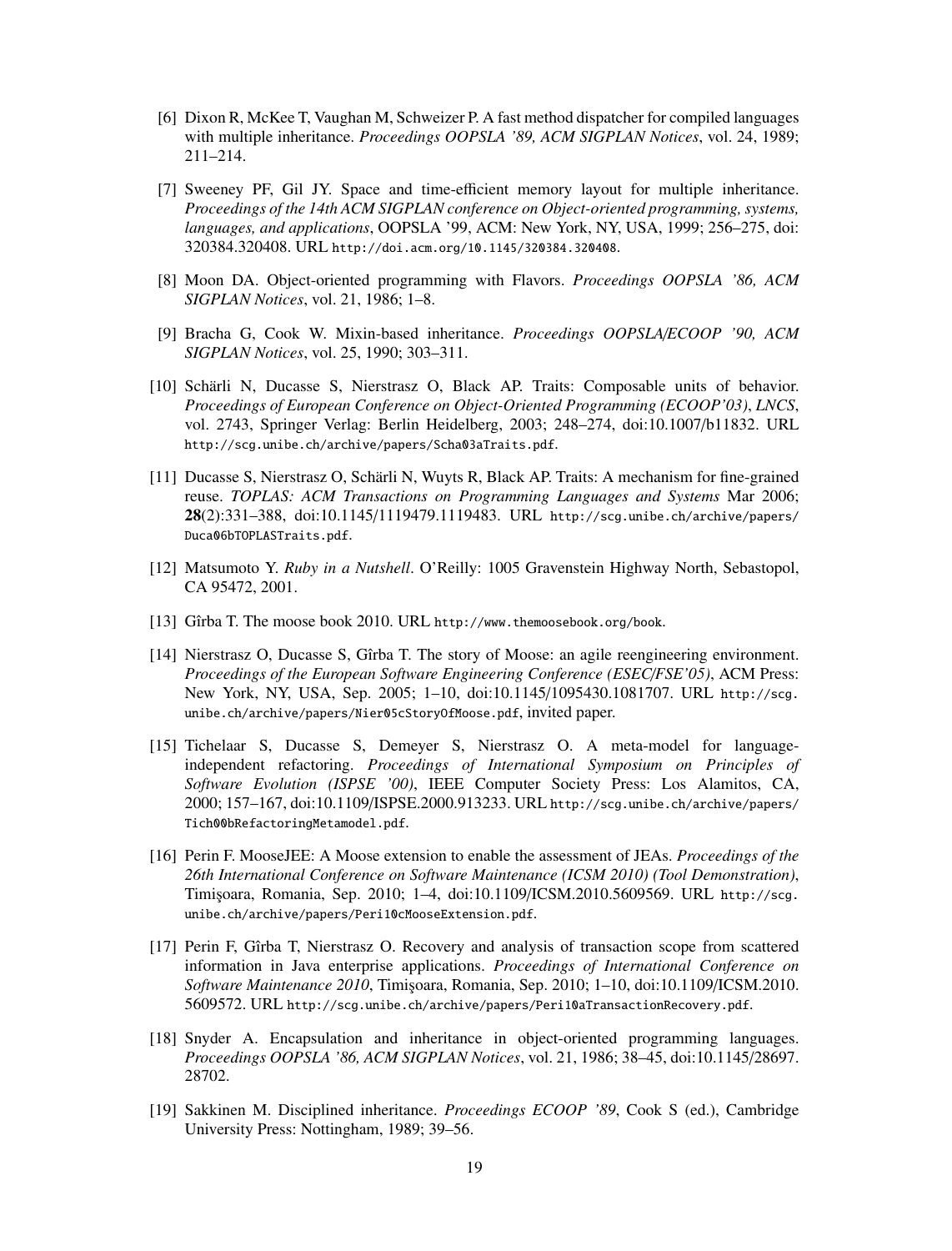- [20] Goldberg A, Robson D. *Smalltalk 80: the Language and its Implementation*. Addison Wesley: Reading, Mass., May 1983. URL [http://stephane.ducasse.free.fr/FreeBooks/BlueBook/](http://stephane.ducasse.free.fr/FreeBooks/BlueBook/Bluebook.pdf) [Bluebook.pdf](http://stephane.ducasse.free.fr/FreeBooks/BlueBook/Bluebook.pdf).
- [21] Bergel A, Ducasse S, Nierstrasz O, Wuyts R. Stateful traits. *Advances in Smalltalk — Proceedings of 14th International Smalltalk Conference (ISC 2006)*, *LNCS*, vol. 4406, Springer: Berlin Heidelberg, 2007; 66–90, doi:10.1007/978-3-540-71836-9 3. URL [http:](http://scg.unibe.ch/archive/papers/Berg07aStatefulTraits.pdf) [//scg.unibe.ch/archive/papers/Berg07aStatefulTraits.pdf](http://scg.unibe.ch/archive/papers/Berg07aStatefulTraits.pdf).
- [22] Ressia J, Renggli L, Gˆırba T, Nierstrasz O. Run-time evolution through explicit metaobjects. *Proceedings of the 5th Workshop on Models@run.time at the ACM*/*IEEE 13th International Conference on Model Driven Engineering Languages and Systems (MODELS 2010)*, Oslo, Norway, Oct. 2010; 37–48. URL [http://scg.unibe.ch/archive/papers/](http://scg.unibe.ch/archive/papers/Ress10a-RuntimeEvolution.pdf) [Ress10a-RuntimeEvolution.pdf](http://scg.unibe.ch/archive/papers/Ress10a-RuntimeEvolution.pdf), http://sunsite.informatik.rwth-aachen.de/Publications/CEUR-WS/Vol-641/.
- [23] McAffer J. Engineering the meta level. *Proceedings of the 1st International Conference on Metalevel Architectures and Reflection (Reflection 96)*, Kiczales G (ed.), San Francisco, USA, 1996.
- [24] Bracha G, von der Ahe P, Bykov V, Kashai Y, Maddox W, Miranda E. Modules as objects in ´ Newspeak. *ECOOP'10: Proceedings of the 24th European Conference on Object-Oriented Programming*, ECOOP'10, Springer-Verlag: Berlin, Heidelberg, Jun. 2010; 405–428, doi: 10.1007/978-3-642-14107-2 20. URL <http://bracha.org/newspeak-modules.pdf>.
- [25] Mens T, van Limberghen M. Encapsulation and composition as orthogonal operators on mixins: A solution to multiple inheritance problems. *Object Oriented Systems* 1996; 3(1):1– 30.
- [26] Flatt M, Krishnamurthi S, Felleisen M. Classes and mixins. *Proceedings of the 25th ACM SIGPLAN-SIGACT Symposium on Principles of Programming Languages*, ACM Press: New York, NY, USA, 1998; 171–183, doi:10.1145/268946.268961. URL [http://www.cs.brown.edu/](http://www.cs.brown.edu/~sk/Publications/Papers/Published/fkf-classes-mixins/) [˜sk/Publications/Papers/Published/fkf-classes-mixins/](http://www.cs.brown.edu/~sk/Publications/Papers/Published/fkf-classes-mixins/).
- [27] Ancona D, Lagorio G, Zucca E. Jam a smooth extension of java with mixins. *ECOOP 2000 Object-Oriented Programming*, *Lecture Notes in Computer Science*, vol. 1850, Bertino E (ed.). Springer Berlin, Heidelberg, Jun. 2000; 154–178, doi:10.1007/3-540-45102-1 8. URL [http://dx.doi.org/10.1007/3-540-45102-1\\_8](http://dx.doi.org/10.1007/3-540-45102-1_8).
- [28] Bracha G. The programming language Jigsaw: Mixins, modularity and multiple inheritance. PhD Thesis, Dept. of Computer Science, University of Utah Mar 1992.
- [29] DeMichiel LG, Gabriel RP. The Common Lisp object system: An overview. *Proceedings ECOOP '87*, *LNCS*, vol. 276, Bezivin J, Hullot JM, Cointe P, Lieberman H (eds.), Springer- ´ Verlag: Paris, France, 1987; 151–170.
- [30] Lawless JA, Milner MM. *Understanding Clos the Common Lisp Object System*. Digital Press: 225 Wildwood St., Woburn, MA 01801, 1989.
- [31] Paepcke A. User-level language crafting. *Object-Oriented Programming: the CLOS perspective*. MIT Press: Cambridge, MA, USA, 1993; 66–99.
- [32] Ducournau R, Habib M, Huchard M, Mugnier M. Monotonic conflict resolution mechanisms for inheritance. *Proceedings OOPSLA '92, ACM SIGPLAN Notices*, vol. 27, 1992; 16–24.
- [33] Smith C, Drossopoulou S. Chai: Typed traits in Java. *Proceedings ECOOP 2005*, Springer Verlag: Berlin Heidelberg, Glasgow, Scotland, Jul. 2005; 453–468.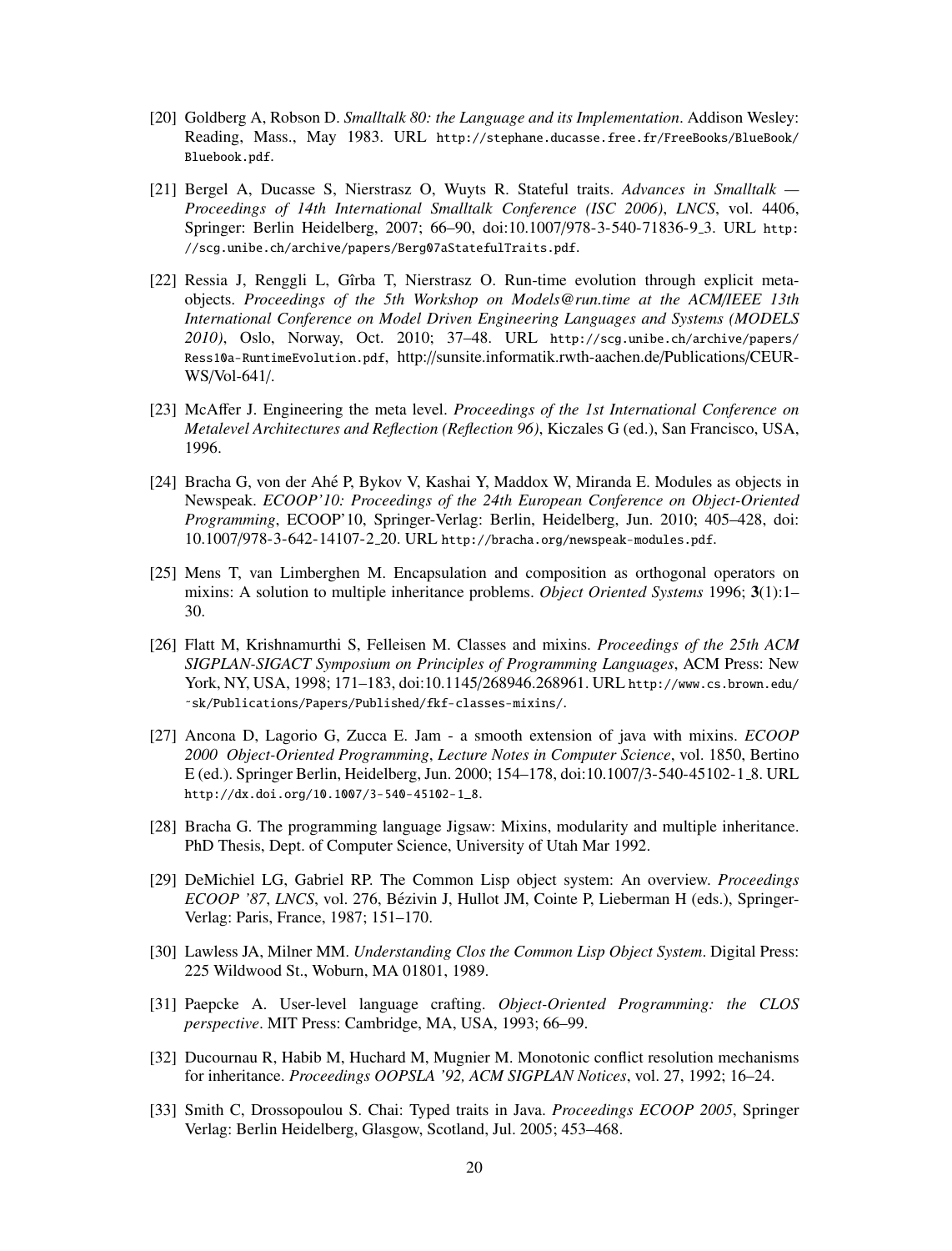- [34] Bettini L, Capecchi S, Venneri B. Featherweight java with dynamic and static overloading. *Science of Computer Programming* Mar Mar 2009; 74:261–278, doi:10.1016/j.scico.2009.01. 007. URL <http://portal.acm.org/citation.cfm?id=1518341.1518655>.
- [35] Ungar D, Smith RB. Self: The power of simplicity. *Proceedings OOPSLA '87, ACM SIGPLAN Notices*, vol. 22, 1987; 227–242, doi:10.1145/38765.38828.
- [36] Lieberman H. Using prototypical objects to implement shared behavior in object oriented systems. *Proceedings OOPSLA '86, ACM SIGPLAN Notices*, vol. 21, Nov. 1986; 214–223, doi:10.1145/960112.28718. URL [http://web.media.mit.edu/˜lieber/](http://web.media.mit.edu/~lieber/Lieberary/OOP/Delegation/Delegation.html http://reference.kfupm.edu.sa/content/u/s/using_prototypical_objects_to_implement__76339.pdf) [Lieberary/OOP/Delegation/Delegation.htmlhttp://reference.kfupm.edu.sa/content/u/s/](http://web.media.mit.edu/~lieber/Lieberary/OOP/Delegation/Delegation.html http://reference.kfupm.edu.sa/content/u/s/using_prototypical_objects_to_implement__76339.pdf) [using\\_prototypical\\_objects\\_to\\_implement\\_\\_76339.pdf](http://web.media.mit.edu/~lieber/Lieberary/OOP/Delegation/Delegation.html http://reference.kfupm.edu.sa/content/u/s/using_prototypical_objects_to_implement__76339.pdf).
- [37] Ghelli G. Foundations for extensible objects with roles. *Inf. Comput.* 2002; 175(1):50–75.
- [38] Di Gianantonio P, Honsell F, Liquori L. A lambda calculus of objects with selfinflicted extension. *Proceedings of the 13th ACM SIGPLAN conference on Object-oriented programming, systems, languages, and applications*, OOPSLA '98, ACM: New York, NY, USA, 1998; 166–178, doi:10.1145/286936.286955.
- [39] Drossopoulou S, Damiani F, Dezani-Ciancaglini M, Giannini P. Fickle: Dynamic object re-classification. *Proceedings of the 15th European Conference on Object-Oriented Programming*, ECOOP '01, Springer-Verlag: London, UK, UK, Jun. 2001; 130–149. URL <http://portal.acm.org/citation.cfm?id=646158.680007>.
- [40] Cohen T, Gil JY. Three approaches to object evolution. *Proceedings of the 7th International Conference on Principles and Practice of Programming in Java*, PPPJ '09, ACM: New York, NY, USA, 2009; 57-66, doi:10.1145/1596655.1596665.
- [41] Rashid A, Aksit M ( (eds.)). *Transactions on Aspect-Oriented Software Development II*, *Lecture Notes in Computer Science*, vol. 4242, Springer: Berlin, Heidelberg, 2006.
- [42] Madsen OL, Møller-Pedersen B, Nygaard K. *Object-Oriented Programming in the Beta Programming Language*. Addison Wesley: Reading, Mass., 1993.
- [43] Costanza P, Hirschfeld R. Language constructs for context-oriented programming: An overview of ContextL. *Proceedings of the Dynamic Languages Symposium (DLS) '05, coorganized with OOPSLA'05*, ACM: New York, NY, USA, Oct. 2005; 1–10, doi:10.1145/ 1146841.1146842. URL <http://p-cos.net/documents/contextl-overview.pdf>.
- [44] Smith RB, Ungar D. A simple and unifying approach to subjective objects. *TAPOS special issue on Subjectivity in Object-Oriented Systems* Dec 1996; 2(3):161–178, doi:10. 1002/(SICI)1096-9942(1996)2:3%3C161::AID-TAPO3%3E3.0.CO;2-Z. URL [http://www.](http://www.mip.sdu.dk/~bnj/library/Us_Ungar.pdf) [mip.sdu.dk/˜bnj/library/Us\\_Ungar.pdf](http://www.mip.sdu.dk/~bnj/library/Us_Ungar.pdf).
- [45] Kristensen BB. Object-oriented modeling with roles. *Proceedings of the 2nd International Conference on Object-Oriented Information Systems*, Murphy J, Stone B (eds.), Springer-Verlag: London , UK, 1995; 57–71.
- [46] Darderes B, Prieto M. Subjective behavior: a general dynamic method dispatch. *OOPSLA Workshop on Revival of Dynamic Languages*, British Columbia, Canada, Oct. 2004; 1–6. URL <http://citeseerx.ist.psu.edu/viewdoc/download?doi=10.1.1.84.7749&rep=rep1&type=pdf>.
- [47] Kiczales G, Lamping J, Mendhekar A, Maeda C, Lopes C, Loingtier JM, Irwin J. Aspectoriented programming. *ECOOP'97: Proceedings of the 11th European Conference on Object-Oriented Programming*, *LNCS*, vol. 1241, Aksit M, Matsuoka S (eds.), Springer-Verlag: Jyvaskyla, Finland, 1997; 220–242, doi:10.1007/BFb0053381.